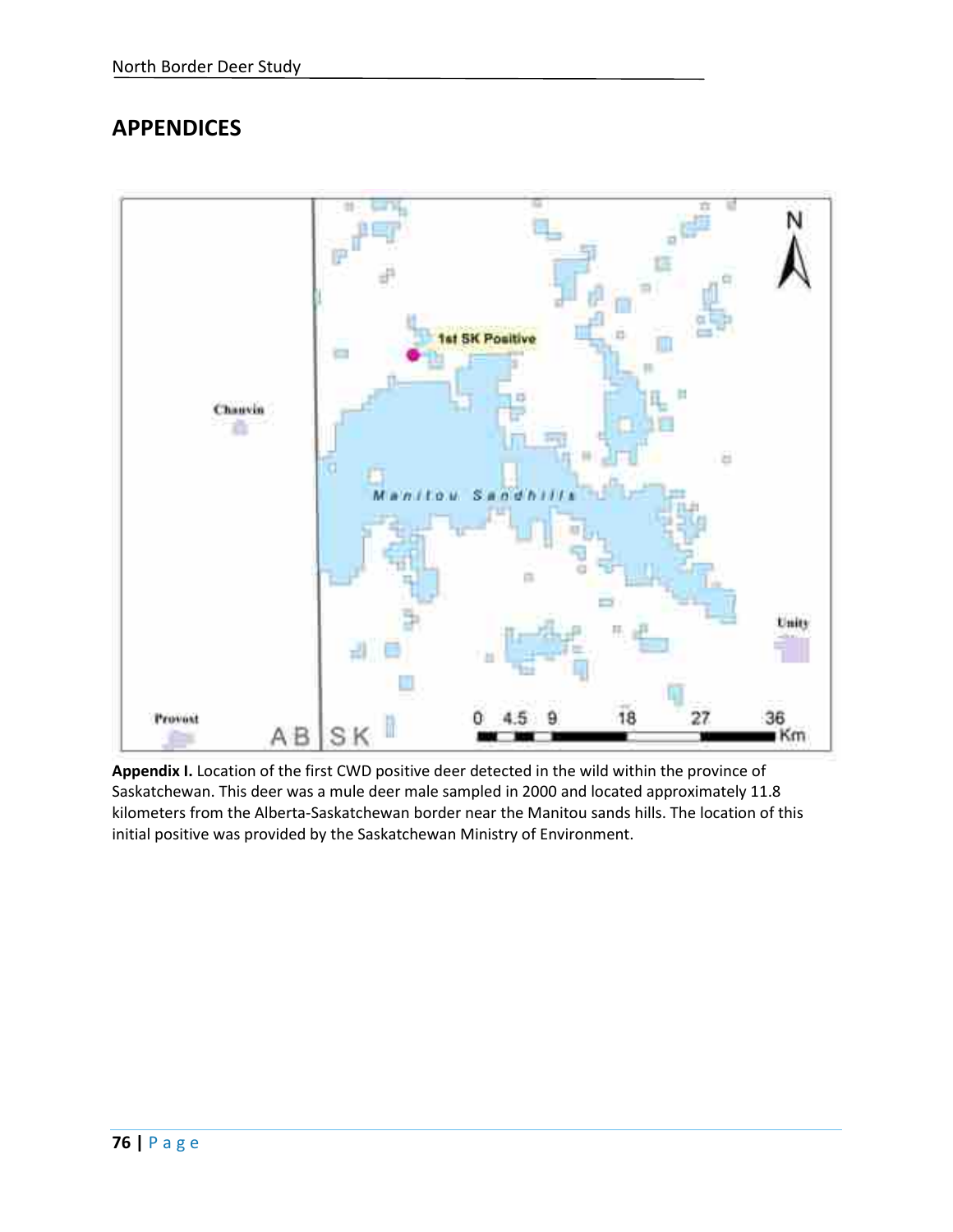**Appendix II.** Land cover classification descriptions.

• **Cultivated/Cropland:** Annually seeded, cultivated fields containing crops such as canola, wheat, etc. Includes most summer fallow fields.

**\_\_\_\_\_\_\_\_\_\_\_\_\_\_\_\_\_\_\_\_\_\_\_\_\_\_\_\_\_\_\_\_\_\_\_\_\_\_\_\_\_\_\_\_\_\_\_\_\_\_\_\_\_\_\_\_\_\_\_\_\_\_\_\_\_\_\_\_\_\_\_\_\_\_\_\_\_\_**

- **Forage/Moist Grassland:** Mixed perennial forage and moist grassland. Primarily for hay or silage production, but some pasture. Dominated by alfalfa, but also includes some Bromus and Agropyron (C3 community species).
- **Grassland:** Perennial grasses and herbaceous species. Includes grazing pastures, native range, abandoned farmsteads and other non-cultivated uses.
	- $\circ$  Moist/C3 "cool-season" community species (C3 photosynthetic pathway), e.g. Poa (bluegrass), Bromus, Festuca (fescue).
	- $\circ$  Dry/C4 "warm-season" community species (C4 photosynthetic pathway), e.g. Stipa, Artimesia, Koeleria, Bouteloua.
- **Shrubs:** Primarily perennial woody shrub cover
	- $\circ$  Tall woody shrub cover >1 m.
		- *Eleagnus* grassland/rangeland dominated by Eleagnus spp. (>50%).
		- *Upland Mix* Deciduous shrubs (Prunus, Amelanchier) mixed with young deciduous trees (Aspen).
	- $\circ$  Low grassland/rangeland dominated by low growth shrubs (>50%, <1 m) such as Symphoricarpos and Rosa spp.
- **Trees:**
	- o Deciduous mature deciduous forest dominated by Aspen (*Populus tremuloides*).
	- $\circ$  Coniferous/Deciduous Mix mature mixed coniferous and deciduous forest.
- **Wetland:** Semi-permanent or permanent wetland vegetation.
	- $\circ$  Grass dominated by herbaceous grasses and forbs, e.g. Carex spp.
	- $\circ$  Shrub dominated by shrubs (mainly Salix spp.), with few young deciduous trees.
- **Water:** Permanent water bodies of lakes, rivers and ponds.
- **Other:** Non-vegetated, non-agricultural land use, associated with human activity.

\_\_\_\_\_\_\_\_\_\_\_\_\_\_\_\_\_\_\_\_\_\_\_\_\_\_\_\_\_\_\_\_\_\_\_\_\_\_\_\_\_\_\_\_\_\_\_\_\_\_\_\_\_\_\_\_\_\_\_\_\_\_\_\_\_\_\_\_\_\_\_\_\_\_\_\_\_\_

- o Roads Major thoroughfares (freeways, expressways/highways, arterial).
- o Urban cities, towns and villages.
- **Cloud:** Areas that are obscured by significant cloud, haze, or shadow cover.
- **Bare Soil:** Bare, or almost bare, ground with no significant vegetation growth. Includes alkaline areas surrounding water bodies, as well as some unused agricultural fields (non-vegetated).
- **Unknown:** Unknown or unclassified areas.
	- o **Note:** As of October 17, 2008, there are a number of unknown areas that could be further refined. This included May Unknown areas (areas thought to be disturbed by base activity making it hard to classify, map code 25), May cloud areas (map code 26), Aug cloud areas (map code 27), Sept cloud areas (map code 28), and Open Unclassified areas (could not be distinguished finer then as an open area of grassland, wetland, or forage, map code 29). As a final product were lumped as unclassified; however, it may be possible to refine these categories (e.g. May Unknown areas can be classified using Aug and Sept images).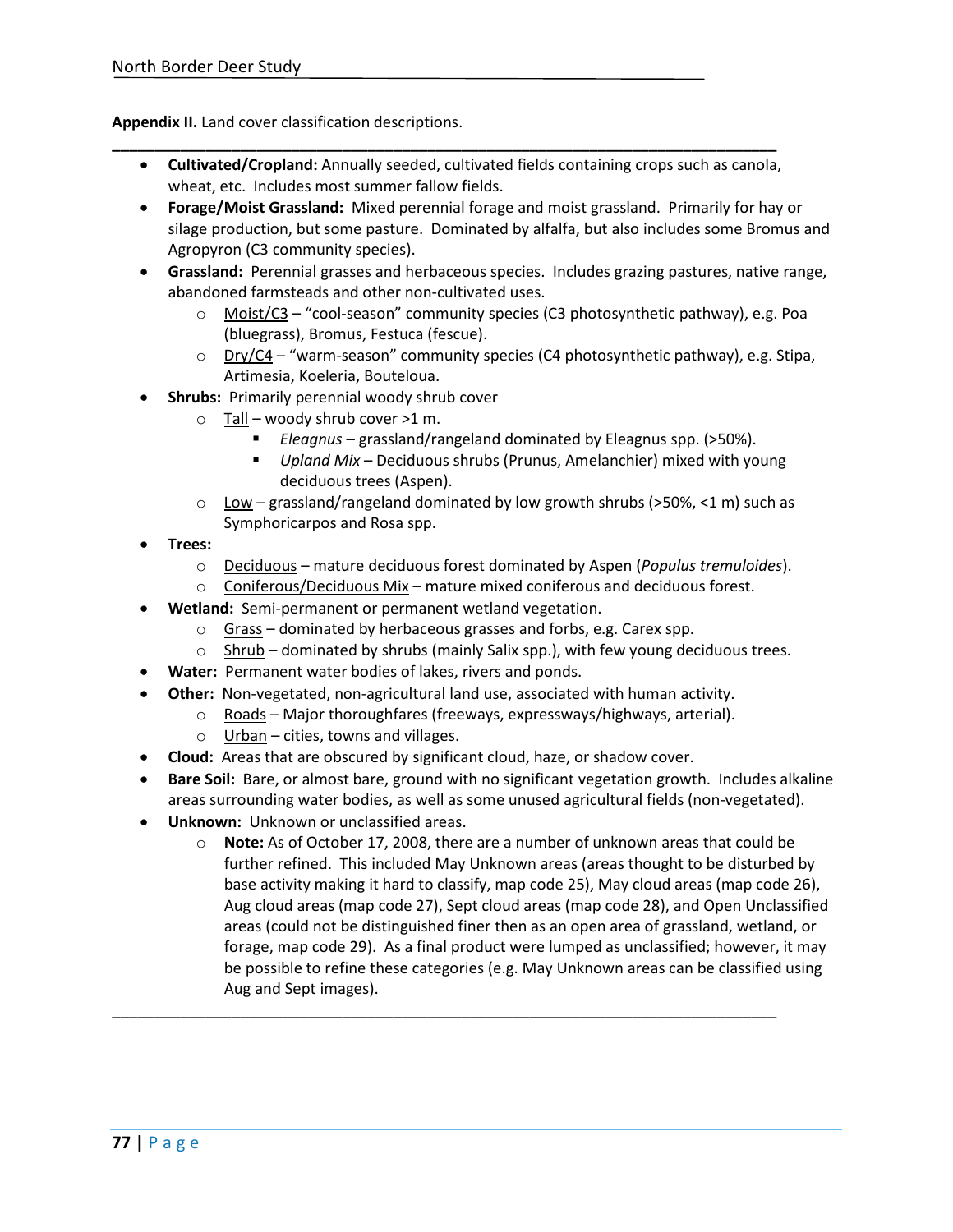**Appendix III.** Coefficients for models relating basal diameter to biomass of twig current annual growth and leaves for various species of shrubs that occur in the Border Deer Study area. Models were either power (P) or linear (L) functions of the form  $y = ax^b$  or  $y = ax - b$ , respectively, where y is biomass (g) and x is basal diameter (mm).

|                       |       |        | Leaves |    |       |       |        | <b>Twig CAG</b> |    |       |
|-----------------------|-------|--------|--------|----|-------|-------|--------|-----------------|----|-------|
| <b>Species</b>        | model | a      | b      | n  | $r^2$ | model | a      | b               | n  | $r^2$ |
| <i>Rosa</i> spp.      | P     | 0.1428 | 1.5637 | 30 | 0.35  | P     | 0.0251 | 2.1116          | 30 | 0.51  |
| Elaeagnus spp.        |       | 0.8319 | 4.4846 | 12 | 0.63  |       | 0.7272 | 4.0386          | 12 | 0.72  |
| <i>Prunus</i> spp.    | P     | 0.2255 | 1.3107 | 29 | 0.19  | P     | 0.0616 | 1.5809          | 29 | 0.19  |
| Ribes spp.            | P     | 0.0008 | 3.4979 | 6  | 0.80  |       | 0.1189 | 0.2583          | 6  | 0.09  |
| Symphoricarpos albus  | P     | 0.0883 | 1.8017 | 14 | 0.37  | P     | 0.0080 | 2.6000          | 14 | 0.40  |
| Amelanchier alnifolia |       | 0.5702 | 1.3659 | 30 | 0.44  | P     | 0.6827 | 0.5672          | 30 | 0.07  |
| Salix spp.            | P     | 0.0504 | 2.0397 | 30 | 0.71  | P     | 0.0020 | 2.8740          | 30 | 0.66  |
| Populus tremuloides   | P     | 0.0775 | 1.6836 | 29 | 0.59  | P     | 0.0014 | 2.8546          | 29 | 0.77  |
| Rubus spp.            | P     | 0.4987 | 1.1490 | 7  | 0.75  |       | 0.1313 | 0.2898          | 7  | 0.58  |
| Cornus spp.           | P     | 0.0015 | 3.5359 | 8  | 0.83  | P     | 0.0001 | 4.2869          | 8  | 0.75  |
| Crataegus spp.        | P     | 0.0103 | 2.9773 | 5  | 0.35  |       | 2.0583 | 9.8935          | 5  | 0.40  |
| Acer negundo          |       |        |        |    |       |       |        |                 | -  |       |
| <b>Spirea</b>         |       |        |        |    |       |       |        |                 |    |       |
| Unknown               |       |        |        |    |       |       |        |                 |    |       |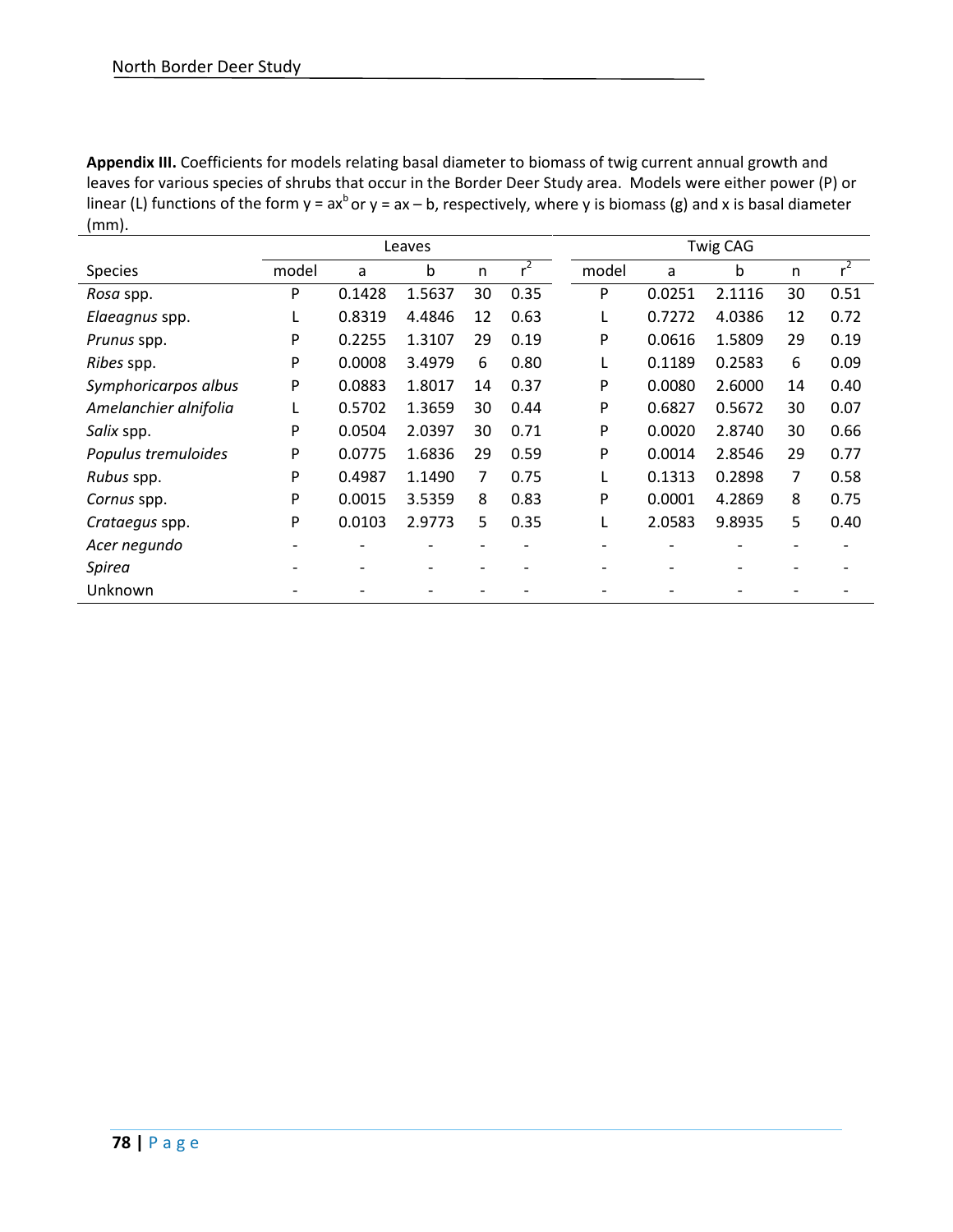|                |         |     | relocation is the number of relocations obtained for |            |                 |       |       | Cach acch. |          |                |                   |                          | Reloc-         |
|----------------|---------|-----|------------------------------------------------------|------------|-----------------|-------|-------|------------|----------|----------------|-------------------|--------------------------|----------------|
| Capture        |         | Ear | Collar                                               |            |                 |       |       |            |          | Last           |                   |                          | ations         |
| Date           | Deer ID | Tag | Freq.                                                | Type       | Sp <sup>1</sup> | $S^2$ | $A^3$ | Easting    | Northing | Tracked        | Eate <sup>4</sup> | Cause                    | 5,6            |
| 06-02-01       | 106001  | N/A | N/A                                                  | N/A        | W               | F     | F     | 565922     | 5823156  | N/A            | Un                | Fawns not collared       | N/A            |
| 06-02-02       | 106002  | N/A | N/A                                                  | N/A        | W               | М     | F     | 566810     | 5824597  | N/A            | Un                | Fawns not collared       | N/A            |
| 06-02-03       | 106003  | N/A | N/A                                                  | N/A        | W               | М     | Υ     | 566810     | 5824597  | N/A            | Un                | Not collared             | N/A            |
| 06-02-05       | 106004  | N/A | N/A                                                  | N/A        | W               | М     | F     | 566904     | 5823742  | N/A            | Un                | Fawns not collared       | N/A            |
| 06-02-05       | 106005  | N/A | N/A                                                  | N/A        | W               | F     | Υ     | 565922     | 5823156  | N/A            | Un                | Not collared             | N/A            |
| 06-02-06       | 106006  | N/A | 150.490                                              | <b>VHF</b> | W               | F     | Α     | 564862     | 5826475  | 07-11-28       | D                 | Hunter                   | 67             |
| 06-02-14       | 106007  | 979 | N/A                                                  | N/A        | W               | M     | F     | 566810     | 5824597  | N/A            | Un                | Fawns not collared       | N/A            |
| 06-02-14       | 106008  | 923 | 150.640                                              | <b>VHF</b> | W               | F     | Υ     | 565922     | 5823156  | $07 - 10 - 23$ | D                 | Highway                  | 60             |
| 06-02-14       | 106009  | N/A | N/A                                                  | N/A        | W               | M     | Α     | 566943     | 5823857  | N/A            | Un                | Not collared             | N/A            |
| 06-02-18       | 106010  | 989 | N/A                                                  | N/A        | W               | F     | F     | 565922     | 5823156  | N/A            | Un                | Fawns not collared       | N/A            |
| 06-02-18       | 106011  | 933 | 150.569                                              | <b>VHF</b> | W               | F     | Α     | 566096     | 5826227  | 09-11-29       | Al                |                          | 111            |
| 06-02-21       | 106012  | 924 | 150.660                                              | <b>VHF</b> | W               | F     | Υ     | 566904     | 5823742  | 09-12-02       | Al                |                          | 119            |
| 06-03-04       | 106013  | N/A | N/A                                                  | N/A        | M               | M     | Α     | 556612     | 5826626  | N/A            | Un                | Not collared             | N/A            |
| 06-03-06       | 106014  | 994 | N/A                                                  | N/A        | W               | M     | Α     | 557393     | 5825127  | N/A            | Un                | Not collared             | N/A            |
| 06-03-07       | 106015  | 922 | N/A                                                  | N/A        | W               | F     | F     | 556169     | 5826047  | N/A            | Un                | Fawns not collared       | N/A            |
| 06-03-09       | 106016  | 929 | N/A                                                  | N/A        | M               | M     | F     | 556195     | 5826634  | N/A            | Un                | Fawns not collared       | N/A            |
| 06-03-14       | 106017  | 947 | 150.579                                              | <b>VHF</b> | M               | F     | Α     | 556195     | 5826634  | 06-11-09       | D                 | Hunter                   | 25             |
| 06-03-14       | 106018  | 974 | 150.630                                              | <b>VHF</b> | M               | F     | Α     | 554536     | 5822981  | 06-11-30       | D                 | Hunter                   | 28             |
| 06-03-14       | 106019  | 945 | 150.680                                              | <b>VHF</b> | M               | F     | Α     | 559330     | 5827492  | 06-11-24       | D                 | Hunter                   | 27             |
| 06-03-15       | 106020  | N/A | N/A                                                  | N/A        | M               | M     | Υ     | 556195     | 5826634  | N/A            | Un                | Not collared             | N/A            |
| 06-03-18       | 106021  | 905 | 150.500                                              | VHF        | M               | F     | А     | 559391     | 5827391  | 09-12-18       | Al                |                          | 114            |
| 06-03-18       | 106022  | 919 |                                                      | N/A        | M               | M     | F     | 559391     | 5827391  | N/A            | Un                | Fawns not collared       | N/A            |
|                |         |     | N/A                                                  |            |                 |       | Υ     |            |          |                |                   |                          |                |
| 06-03-18       | 106023  | 980 | 150.649                                              | VHF        | M               | М     |       | 559391     | 5827391  | 06-04-06       | D                 | Capture                  | $\overline{7}$ |
| 06-03-19       | 106024  | 964 | N/A                                                  | N/A        | W               | М     | F     | 556169     | 5826047  | $07 - 11 - 08$ | D                 | Hunter                   | N/A            |
| 06-03-20       | 106025  | 902 | N/A                                                  | N/A        | M               | М     | Α     | 556169     | 5826047  | N/A            | Un                | To sick (ticks)          | N/A            |
| 06-03-26       | 106028  | N/A | N/A                                                  | N/A        | W               | F     | Υ     | 555190     | 5822358  | N/A            | Un                | <b>Escaped from Trap</b> | N/A            |
| $06 - 11 - 16$ | 107030  | 906 | 150.070                                              | <b>VHF</b> | W               | F     | Υ     | 565513     | 5825629  | 09-01-05       | D                 | Unknown                  | 78             |
| 06-11-17       | 107031  | 903 | 150.210                                              | <b>VHF</b> | W               | F     | Α     | 562999     | 5825062  | 09-12-02       | Al                |                          | 91             |
| 06-11-23       | 107032  | 904 | 150.101                                              | VHF        | W               | F     | Α     | 566757     | 5826906  | 07-01-14       | D                 | Highway                  | 9              |
| 06-11-23       | 107033  | 948 | 150.079                                              | <b>VHF</b> | W               | F     | Α     | 564858     | 5826473  | 08-10-12       | D                 | Hunter                   | 64             |
| 06-11-26       | 107034  | 950 | N/A                                                  | N/A        | W               | F     | F     | 566759     | 5826100  | N/A            | Un                | Fawns not collared       | N/A            |
| 06-11-30       | 107035  | 908 | N/A                                                  | N/A        | W               | F     | F     | 565513     | 5825629  | N/A            | Un                | Fawns not collared       | N/A            |
| 06-12-07       | 107036  | 909 | 150.062                                              | <b>VHF</b> | W               | F     | А     | 565905     | 5823222  | 09-12-02       | Al                |                          | 90             |
| $06 - 12 - 10$ | 107037  | 959 | 149.781                                              | <b>VHF</b> | M               | M     | Α     | 565918     | 5822639  | 07-02-19       | D                 | Disease                  | 8              |
| $06 - 12 - 10$ | 107039  | 917 | 150.769                                              | <b>VHF</b> | M               | М     | Α     | 553584     | 5826030  | 07-11-01       | D*                | Hunter                   | 23             |
| $06-12-10$     | 107048  | 263 | 149.050                                              | GPS        | M               | F     | Α     | 553788     | 5822936  | 07-11-12       | LC                | GPS Drop Off             | 3520*          |
| $06 - 12 - 10$ | 107050  | 946 | 149.660                                              | <b>VHF</b> | W               | F     | Α     | 554805     | 5823930  | 09-12-18       | Al                |                          | 87             |
| $06 - 12 - 10$ | 107052  | 960 | 149.640                                              | <b>VHF</b> | W               | F     | Α     | 553712     | 5821619  | 09-12-18       | Al                |                          | 88             |
| $06 - 12 - 10$ | 107054  | 956 | 149.650                                              | <b>VHF</b> | W               | F     | А     | 555562     | 5827925  | $08 - 12 - 17$ | D                 | Unknown                  | 69             |
| $06 - 12 - 10$ | 107056  | 982 | 149.620                                              | <b>VHF</b> | M               | F     | А     | 565543     | 5827047  | 08-12-03       | D                 | Unknown                  | 66             |
| 06-12-10       | 107058  | 955 | 149.759                                              | <b>VHF</b> | M               | F     | Υ     | 556817     | 5823879  | $07 - 11 - 11$ | D                 | Hunter                   | 26             |
| 06-12-10       | 107060  | 976 | 149.631                                              | <b>VHF</b> | W               | F     | А     | 562366     | 5822852  | 08-11-12       | D                 | Hunter                   | 63             |
| 06-12-10       | 107062  | 934 | 150.290                                              | <b>VHF</b> | W               | Μ     | Α     | 556448     | 5823485  | 08-09-16       | LC                | Expandable Broke         | 61             |
| 06-12-10       | 107064  | 925 | 150.271                                              | <b>VHF</b> | W               | М     | А     | 555891     | 5822792  | $07 - 11 - 11$ | LC                | Expandable Broke         | 30             |
| $06 - 12 - 10$ | 107070  | 987 | 149.499                                              | GPS        | W               | F     | А     | 568978     | 5825277  | 07-11-25       | LC                | GPS Drop Off             | 5064*          |
| $06 - 12 - 10$ | 107072  | 257 | 149.799                                              | GPS        | W               | F     | Α     | 553919     | 5827424  | 07-11-25       | D*                | Culled                   | 4145*          |
| 06-12-09       | 107087  | 954 | 150.250                                              | <b>VHF</b> | W               | F     | Α     | 566918     | 5824527  | 09-04-06       | D                 | Unknown                  | 76             |
| 06-12-11       | 107088  | 255 | N/A                                                  | N/A        | W               | M     | F     | 566871     | 5824564  | N/A            | Un                | Fawns not collared       | N/A            |
| 06-12-13       | 107089  | 214 | N/A                                                  | N/A        | W               | F     | F     | 566871     | 5824564  | N/A            | Un                | Fawns not collared       | N/A            |
| 06-12-18       | 107090  | 289 | 150.111                                              | <b>VHF</b> | W               | F     | Υ     | 566871     | 5824564  | 07-03-09       | D                 | Highway                  | 8              |
| 07-02-18       | 107126  | 235 | 149.000                                              | GPS        | W               | F     | Α     | 553554     | 5826697  | 08-02-03       | LC                | GPS Drop Off             | 5593*          |
| 07-02-18       | 107127  | 251 | 149.070                                              | GPS        | М               | F     | А     | 572488     | 5825513  | 07-11-28       | LC                | GPS Drop Off             | 3295*          |

**Appendix IV.** Summary of data for all deer captured during the study, 2006-2010. Dates are indicated by: year – month – day (YY-MM-DD). The easting and northing coordinates correspond to the capture site and relocation is the number of relocations obtained for each deer.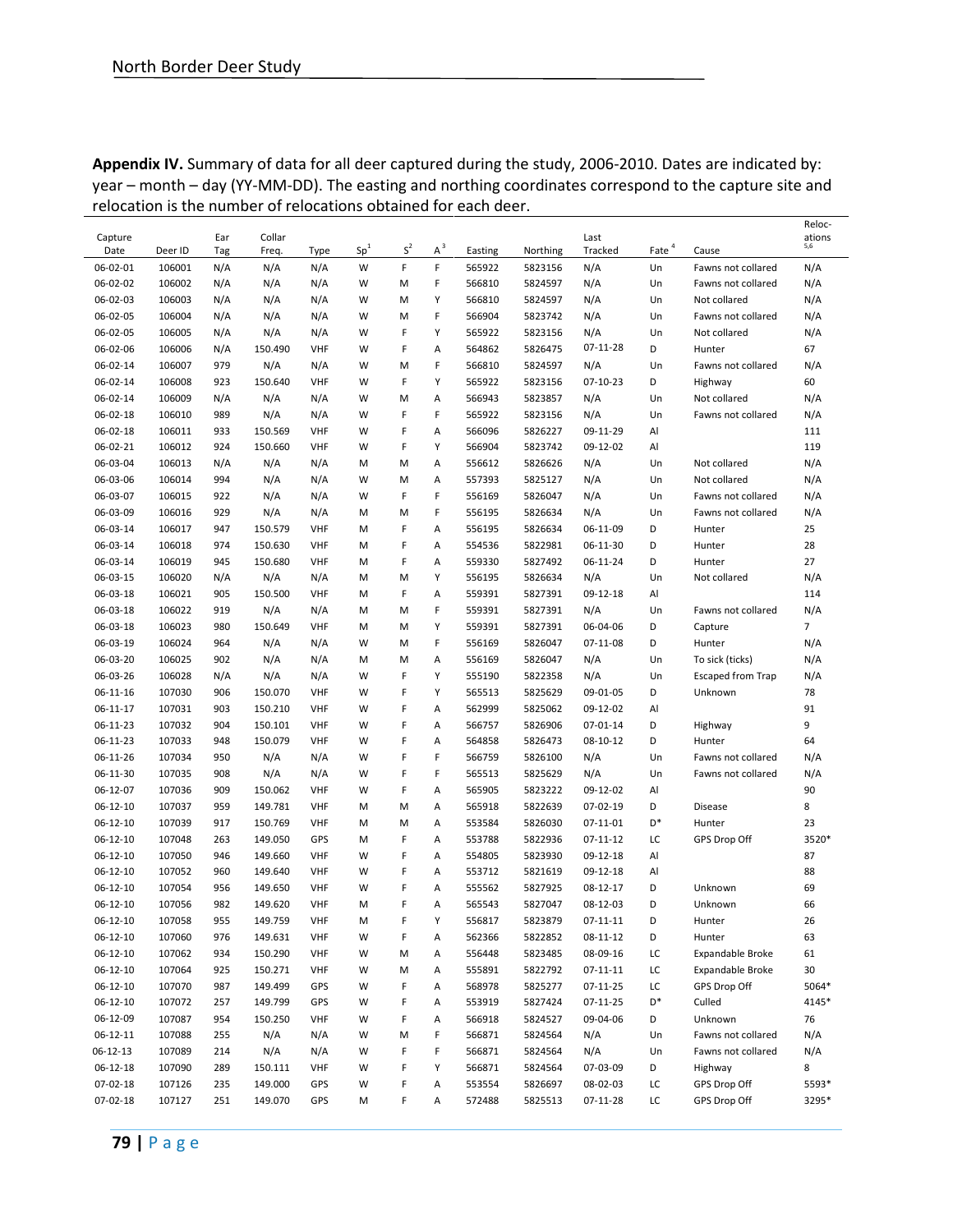| 07-02-18             | 107128                       | 212        | 151.238            | GPS                      | M               | M      | Α      | 554984           | 5823097            | 07-06-07                   | LC                | Expandable Broke        | 2590*          |
|----------------------|------------------------------|------------|--------------------|--------------------------|-----------------|--------|--------|------------------|--------------------|----------------------------|-------------------|-------------------------|----------------|
| 07-02-18             | 107129                       | 221        | 151.310            | GPS                      | M               | M      | Α      | 569934           | 5821582            | 07-11-09                   | D                 | Hunter                  | 20             |
| 07-02-18             | 107130                       | 260        | 151.189            | GPS                      | W               | М      | Α      | 553554           | 5826716            | 07-10-18                   | LC                | GPS Drop Off            | 5436*          |
|                      | <b>Appendix IV Continued</b> |            |                    |                          |                 |        |        |                  |                    |                            |                   |                         |                |
|                      |                              |            |                    |                          |                 |        |        |                  |                    |                            |                   |                         | Reloc-         |
| Capture<br>Date      | Deer ID                      | Ear<br>Tag | Collar<br>Freq.    | Type                     | Sp <sup>1</sup> | $S^2$  | $A^3$  | Easting          | Northing           | Last<br>Tracked            | Eate <sup>4</sup> | Cause                   | ations<br>5,6  |
| 07-02-18             | 107131                       | 275        | 151.278            | GPS                      | W               | M      | Α      | 553200           | 5827082            | 07-08-16                   | Un                | Not Heard               | 9              |
| 07-02-22             | 107152                       | 961        | N/A                | N/A                      | W               | M      | Α      | 557618           | 5826457            | 07-03-18                   | D                 | Culled                  | N/A            |
| 07-02-23             | 107153                       | 237        | 149.191            | <b>VHF</b>               | W               | F      | Α      | 554936           | 5822501            | 08-10-29                   | D                 | Unknown                 | 50             |
| 07-02-25             | 107154                       | 218        | N/A                | N/A                      | W               | M      | F      | 554936           | 5822501            | N/A                        | Un                | Fawns not collared      | N/A            |
| 07-02-26             | 107155                       | 211        | N/A                | N/A                      | W               | M      | F      | 554936           | 5822501            | N/A                        | Un                | Fawns not collared      | N/A            |
| 07-02-26             | 107156                       | 266        | 151.659            | <b>VHF</b>               | M               | M      | Υ      | 556169           | 5826035            | 07-07-29                   | D                 | Unknown                 | 13             |
| 07-02-27             | 107157                       | 265        | 149.410            | <b>VHF</b>               | M               | F      | А      | 556169           | 5826035            | 07-03-20                   | D                 | Culled                  | 3              |
| 07-02-27             | 107158                       | 201        | 149.470            | <b>VHF</b>               | W               | F      | Υ      | 554936           | 5822501            | 09-12-18                   | Al                |                         | 80             |
| 07-02-27             | 107159                       | 969        | 149.310            | <b>VHF</b>               | W               | F      | А      | 562508           | 5823452            | 09-12-02                   | Al                |                         | 77             |
| 07-02-28             | 107160                       | 297        | 149.419            | <b>VHF</b>               | W               | F      | Υ      | 555583           | 5822527            | $07 - 12 - 18$             | D                 | Highway                 | 27             |
| 07-02-28             | 107161                       | 215        | 149.480            | <b>VHF</b>               | W               | F      | A      | 554936           | 5822501            | 09-12-18                   | Al                |                         | 79             |
| 07-03-02             | 107162                       | 231        | N/A                | N/A                      | W               | F      | F      | 555583           | 5822527            | N/A                        | Un                | Fawns not collared      | N/A            |
| 07-03-02             | 107163                       | 230        | 149.329            | <b>VHF</b>               | M               | F      | А      | 556169           | 5826035            | 08-03-03                   | D                 | Culled                  | 33             |
| 07-03-03             | 107164                       | 970        | 149.159            | <b>VHF</b>               | W               | F      | А      | 557732           | 5825243            | 08-02-05                   | D                 | Culled                  | 31             |
| 07-03-04             | 107165                       | 984        | 149.120            | <b>VHF</b>               | W               | F      | Α      | 554456           | 5827562            | 08-03-06                   | D                 | Unknown                 | 31             |
| 07-03-05             | 107166                       | 205        | 150.759            | <b>VHF</b>               | W               | F      | Α      | 557750           | 5825965            | 09-12-18                   | Al                |                         | 79             |
| 07-03-05             | 107167                       | 242        | 149.320            | <b>VHF</b>               | W               | F      | Υ      | 556168           | 5824585            | 08-03-20                   | D                 | Culled                  | $\overline{2}$ |
| 07-03-06             | 107168                       | 202        | N/A                | N/A                      | W               | м      | F      | 556168           | 5824585            | 07-03-15                   | D                 | Culled                  | N/A            |
| 07-03-07             | 107169                       | 233        | 149.990            | <b>VHF</b>               | W               | F      | Α      | 557618           | 5826457            | 09-12-18                   | Al                |                         | 76             |
| 07-03-07             | 107170                       | 968        | N/A                | N/A                      | W               | F      | F      | 557750           | 5825965            | N/A                        | Un                | Fawns not collared      | N/A            |
| 07-03-08             | 107171                       | 223        | 149.339            | <b>VHF</b>               | W               | F      | Υ      | 555583           | 5822587            | 09-01-10                   | D                 | Coyote                  | 61             |
| 07-03-08             | 107172                       | 209        | 150.040            | <b>VHF</b>               | W               | F      | Α      | 554936           | 5822501            | 09-10-07                   | D                 | Natural                 | 70             |
| 07-11-20             | 108185                       | 356        | 151.500            | <b>VHF</b>               | W               | M      | Α      | 566556           | 5826320            | 08-04-28                   | LC                | Collar fell off         | 16             |
| 07-11-20             | 108186                       | 351        | 150.889            | <b>VHF</b>               | W               | M      | Α      | 566930           | 5823865            | $08 - 11 - 28$             | LC                | Expandable Broke        | 4              |
| 07-11-21             | 108187                       | 357        | 149.491            | <b>VHF</b>               | W               | M      | Α      | 566556           | 5826320            | 08-02-02                   | LC                | Unknown                 | 10             |
| 07-11-22             | 108188                       | 352        | 149.529            | <b>VHF</b>               | W               | M      | Α      | 565905           | 5823222            | 08-12-18                   | D                 | Coyote                  | 4              |
| 07-11-24             | 108189                       | 326        | 150.910            | <b>VHF</b>               | W               | F      | Α      | 565905           | 5823222            | 09-12-18                   | Al                |                         | 56             |
| 07-12-07             | 108190                       | 327        | 150.511            | <b>VHF</b>               | W               | M      | Α      | 564858           | 5826473            | $07 - 12 - 17$             | LC                | Unknown                 | 3              |
| 08-03-26<br>08-02-08 | 108212<br>108214             | 361<br>363 | 149.781<br>150.649 | <b>VHF</b><br><b>VHF</b> | W<br>M          | M<br>F | Α<br>А | 560728<br>554833 | 5827658<br>5823466 | $08 - 11 - 15$<br>09-11-25 | LC<br>Al          | <b>Expandable Broke</b> | 22<br>42       |
| 08-01-23             | 108217                       | 334        | 149.110            | GPS                      | W               | F      | Α      | 559846           | 5827419            | 09-01-08                   | LC                | GPS Drop Off            | 2954*          |
| 08-01-23             | 108221                       | 338        | 149.448            | GPS                      | M               | F      | Α      | 561953           | 5825543            | 09-01-11                   | LC                | GPS Drop Off            | 34             |
| 08-01-23             | 108224                       | 341        | 149.030            | GPS                      | W               | F      | Υ      | 554904           | 5827760            | 09-01-18                   | LC                | GPS Drop Off            | 4506*          |
| 08-03-26             | 108242                       | 306        | 149.569            | <b>VHF</b>               | M               | M      | Α      | 562831           | 5827005            | 08-11-05                   | LC                | Expandable Broke        | 20             |
| 08-02-08             | 108251                       | 388        | 151.789            | GPS                      | W               | м      | Α      | 554897           | 5822800            | 08-03-07                   | LC                | Collar fell off         | 3              |
| 08-02-08             | 108257                       | 387        | 151.849            | GPS                      | М               | М      | А      | 554889           | 5823467            | 08-11-29                   | LC                | Expandable Broke        | 3837*          |
| 08-03-19             | 108267                       | 398        | 153.650            | GPS                      | W               | F      | Α      | 556281           | 5823479            | 09-04-01                   | LC                | GPS Drop Off            | 1891*          |
| 08-03-26             | 108269                       | 320        | 153.670            | GPS                      | W               | F      | Α      | 559840           | 5825821            | 09-04-06                   | LC                | GPS Drop Off            | 1848*          |
| 08-03-26             | 108270                       | 302        | 153.710            | GPS                      | W               | F      | Α      | 558209           | 5826185            | 09-04-01                   | LC                | GPS Drop Off            | 1986*          |
| 08-03-26             | 108274                       | 392        | 153.770            | GPS                      | M               | F      | Α      | 558974           | 5826481            | 09-04-06                   | LC                | GPS Drop Off            | 28             |
| 08-03-26             | 108275                       | 317        | 151.789            | GPS                      | W               | М      | Α      | 566354           | 5822623            | 08-10-15                   | LC                | Expandable Broke        | 21             |
| 08-11-15             | 109277                       | 380        | 151.930            | <b>VHF</b>               | W               | F      | Α      | 566554           | 5826301            | 09-12-02                   | Al                |                         | 26             |
| 08-11-16             | 109278                       | 399        | N/A                | N/A                      | W               | М      | Υ      | 566554           | 5826301            | N/A                        | Un                | Collar fell off         | N/A            |
| 09-02-08             | 109306                       | 447        | 151.710            | GPS                      | M               | М      | Α      | 556405           | 5826936            | 09-12-18                   | LC                | Expandable Broke        | 2229*          |
| 09-02-08             | 109307                       | 448        | 151.849            | GPS                      | W               | М      | А      | 555923           | 5823417            | 09-02-05                   | LC                | Expandable Broke        | 2813*          |
| 09-02-08             | 109308                       | 449        | 149.070            | GPS                      | M               | F      | Α      | 556151           | 5826677            | 09-02-27                   | LC                | Collar Removed          | 2925*          |
| 09-02-08             | 109309                       | 450        | 149.100            | GPS                      | W               | F      | Α      | 556748           | 5825042            | 09-02-27                   | LC                | Collar Removed          | 2912*          |
| 09-02-08             | 109310                       | 406        | 149.090            | GPS                      | W               | F      | Α      | 555297           | 5822979            | 09-02-27                   | LC                | Collar Removed          | 2906*          |
| 09-03-03             | 109326                       | 499        | 150.079            | <b>VHF</b>               | W               | F      | Α      | 557737           | 5825237            | 09-12-18                   | D                 | Unknown                 | 16             |
| 09-03-16             | 109327                       | 472        | 149.569            | VHF                      | W               | М      | Α      | 562512           | 5823448            | 09-11-29                   | Al                |                         | 14             |
| 09-03-17             | 109328                       | 498        | 151.830            | <b>VHF</b>               | W               | F      | Υ      | 562807           | 5826594            | 09-08-17                   | D                 | Unknown                 | 10             |
| 06-03-21             | 306026                       | 975        | N/A                | N/A                      | W               | F      | F      | 561103           | 5851696            | N/A                        | Un                | Fawns not collared      | N/A            |
| 06-03-24             | 306027                       | 901        | N/A                | N/A                      | M               | М      | Α      | 561067           | 5852485            | N/A                        | Un                | Not collared            | N/A            |
| 06-03-31             | 306029                       | 944        | N/A                | N/A                      | М               | М      | F      | 560881           | 5852515            | N/A                        | Un                | Fawns not collared      | N/A            |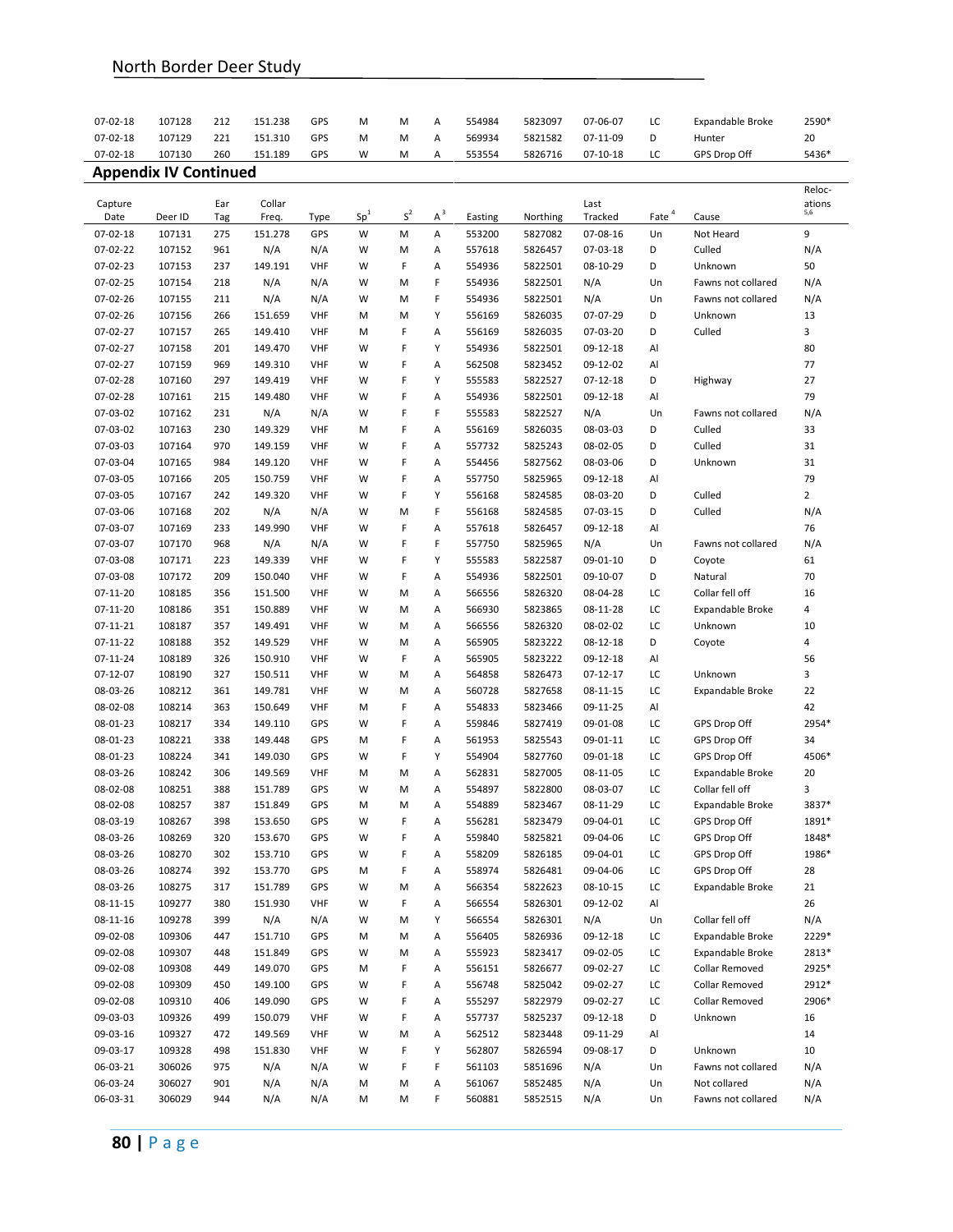| 06-12-11 | 307038 | 259 | 149.596 | GPS | W              | A | 559754 | 5848741 | $07 - 11 - 27$ | LC | GPS Drop Off | 3861* |
|----------|--------|-----|---------|-----|----------------|---|--------|---------|----------------|----|--------------|-------|
| 06-12-11 | 307040 | 991 | 149.398 | GPS | M <sub>2</sub> | A | 559242 | 5850125 | 07-11-26       | LC | GPS Drop Off | 3942* |

|                |         |     |         |            |                 |                |       |         |          |                |                   |                         | Reloc-         |
|----------------|---------|-----|---------|------------|-----------------|----------------|-------|---------|----------|----------------|-------------------|-------------------------|----------------|
| Capture        |         | Ear | Collar  |            | Sp <sup>1</sup> | $\textsf{S}^2$ | $A^3$ |         |          | Last           |                   |                         | ations<br>5,6  |
| Date           | Deer ID | Tag | Freq.   | Type       |                 |                |       | Easting | Northing | Tracked        | Eate <sup>4</sup> | Cause                   |                |
| 06-12-11       | 307042  | 981 | 149.059 | GPS        | W               | F              | Α     | 559218  | 5853073  | 07-12-02       | LC                | GPS Drop Off            | 3490*          |
| $06 - 12 - 11$ | 307049  | 914 | 150.881 | VHF        | W               | М              | Α     | 557444  | 5854887  | 09-11-05       | D                 | Hunter                  | 86             |
| $06 - 12 - 11$ | 307051  | 915 | 149.809 | VHF        | M               | F              | Α     | 558476  | 5850338  | 07-11-04       | D                 | Hunter                  | 29             |
| $06 - 12 - 11$ | 307053  | 910 | 149.749 | <b>VHF</b> | W               | F              | Α     | 556530  | 5848535  | $07-11-03$     | D                 | Hunter                  | 29             |
| 06-12-11       | 307055  | 942 | 149.729 | VHF        | W               | F              | Α     | 556586  | 5846644  | 09-04-10       | D                 | Natural                 | 76             |
| $06 - 12 - 11$ | 307057  | 913 | 149.820 | VHF        | W               | F              | Α     | 557521  | 5847416  | 09-12-01       | Al                |                         | 80             |
| $06 - 12 - 11$ | 307059  | 912 | 150.811 | <b>VHF</b> | M               | M              | Α     | 558173  | 5854914  | $07 - 11 - 27$ | LC                | Expandable Broke        | 32             |
| 06-12-11       | 307061  | 943 | 150.820 | <b>VHF</b> | W               | M              | Α     | 556946  | 5849448  | 07-08-21       | LC                | Expandable Broke        | 22             |
| 06-12-11       | 307063  | 911 | 149.890 | <b>VHF</b> | M               | F              | Α     | 556598  | 5851354  | 09-12-01       | Al                |                         | 89             |
| $06 - 12 - 11$ | 307075  | 978 | 149.739 | VHF        | M               | F              | Α     | 556910  | 5850672  | 09-11-05       | Al                |                         | 89             |
| $06 - 12 - 11$ | 307077  | 930 | 149.789 | <b>VHF</b> | М               | M              | Α     | 556885  | 5853712  | 07-09-26       | LC                | Expandable Broke        | 25             |
| $07 - 02 - 07$ | 307109  | 253 | 149.210 | <b>VHF</b> | M               | F              | Α     | 559964  | 5851964  | 09-06-11       | D                 | Natural                 | 72             |
| 07-02-07       | 307110  | 276 | N/A     | N/A        | M               | F              | F     | 559964  | 5851964  | 07-02-07       | D                 | Capture                 | N/A            |
| 07-02-08       | 307111  | 967 | 151.760 | VHF        | М               | M              | Α     | 560758  | 5851951  | $07 - 11 - 27$ | LC                | Expandable Broke        | 24             |
| $07 - 02 - 10$ | 307112  | 240 | N/A     | N/A        | М               | M              | F     | 559964  | 5851964  | N/A            | Un                | Fawns not collared      | N/A            |
| $07 - 02 - 10$ | 307113  | 219 | 149.260 | <b>VHF</b> | М               | F              | Α     | 560230  | 5851850  | 08-05-05       | D                 | Unknown                 | 43             |
| 07-02-11       | 307115  | 298 | 151.699 | VHF        | M               | M              | Α     | 558878  | 5851879  | 09-11-23       | D                 | Hunter                  | 80             |
| $07 - 02 - 11$ | 307116  | 250 | 149.140 | VHF        | М               | F              | Α     | 560758  | 5851951  | $08 - 12 - 18$ | D                 | Hunter                  | 57             |
| $07 - 02 - 11$ | 307117  | 270 | 149.969 | <b>VHF</b> | W               | F              | Α     | 562111  | 5853605  | 09-12-01       | Al                |                         | 70             |
| $07 - 02 - 12$ | 307118  | 966 | N/A     | N/A        | M               | F              | F     | 558878  | 5851879  | N/A            | Un                | Fawns not collared      | N/A            |
| 07-02-12       | 307119  | 238 | 149.170 | <b>VHF</b> | M               | F              | Υ     | 560758  | 5851951  | 07-04-28       | D                 | Unknown                 | $\overline{7}$ |
| $07 - 02 - 19$ | 307132  | 931 | 151.102 | GPS        | M               | M              | Α     | 558350  | 5823266  | 07-09-10       | LC                | Expandable Broke        | 1423*          |
| 07-02-19       | 307133  | 264 | 151.331 | GPS        | М               | M              | Α     | 559419  | 5847661  | 07-03-27       | D                 | Culled                  | 3              |
| $07 - 02 - 19$ | 307134  | 295 | 151.341 | GPS        | W               | M              | Α     | 559419  | 5847661  | $07 - 10 - 19$ | Un                | Not Heard               | 18             |
| $07 - 02 - 19$ | 307135  | 973 | 151.400 | GPS        | W               | M              | Α     | 559419  | 5847661  | 07-06-19       | LC                | <b>Expandable Broke</b> | 1123*          |
| $07 - 02 - 19$ | 307136  | 239 | 149.021 | GPS        | M               | F              | Α     | 559449  | 5850684  | 08-02-01       | LC                | GPS Drop Off            | 4533*          |
| 07-02-19       | 307137  | 283 | 149.080 | GPS        | W               | F              | Α     | 559419  | 5847661  | 07-12-09       | LC                | GPS Drop Off            | 3252*          |
| 07-02-21       | 307150  | 207 | 151.959 | <b>VHF</b> | М               | M              | Α     | 560230  | 5851850  | 07-09-18       | LC                | Expandable Broke        | 17             |
| 07-02-22       | 307151  | 213 | N/A     | N/A        | M               | M              | F     | 558878  | 5851879  | N/A            | Un                | Fawns not collared      | N/A            |
| 07-04-02       | 307175  | 168 | 151.331 | VHF        | M               | F              | Α     | 559332  | 5852926  | 08-02-01       | LC                | GPS Drop Off            | 25             |
| 07-04-02       | 307176  | 166 | 150.781 | <b>VHF</b> | W               | F              | Α     | 556661  | 5848889  | 09-12-01       | Al                |                         | 79             |
| 07-04-02       | 307177  | 170 | 150.430 | <b>VHF</b> | W               | F              | Α     | 557123  | 5848802  | 09-01-05       | D                 | Unknown                 | 53             |
| 07-04-02       | 307178  | 172 | 150.830 | VHF        | W               | F              | Α     | 556880  | 5848409  | 07-11-08       | Un                | Not heard               | 16             |
| 08-02-08       | 308207  | 365 | 149.430 | VHF        | M               | M              | Α     | 558442  | 5852192  | 08-11-23       | LC                | Expandable Broke        | 28             |
| 08-02-08       | 308209  | 358 | 150.790 | <b>VHF</b> | M               | M              | Α     | 558685  | 5851602  | 08-10-20       | LC                | Expandable Broke        | 24             |
| 08-01-23       | 308215  | 332 | 149.090 | GPS        | W               | F              | Υ     | 558654  | 5849066  | 09-01-18       | LC                | GPS Drop Off            | 3046*          |
| 08-01-23       | 308226  | 343 | 149.499 | GPS        | M               | F              | Α     | 559939  | 5847326  | 09-12-01       | Al                |                         | 5072!          |
| 08-01-23       | 308228  | 377 | 149.949 | GPS        | W               | F              | Α     | 557257  | 5849925  | 09-02-06       | LC                | GPS Drop Off            | 5057*          |
| 08-02-08       | 308229  | 378 | 149.551 | <b>VHF</b> | W               | M              | Α     | 558644  | 5850322  | 08-09-24       | LC                | Expandable Broke        | 20             |
| 08-02-08       | 308235  | 313 | 149.959 | <b>VHF</b> | W               | F              | Υ     | 558774  | 5849822  | 09-12-01       | Al                |                         | 45             |
| 08-02-08       | 308237  | 309 | 149.789 | <b>VHF</b> | M               | F              | A     | 560291  | 5851677  | 09-11-24       | D                 | Hunter                  | 43             |
| 08-02-08       | 308238  | 311 | 150.630 | VHF        | W               | F              | Α     | 557415  | 5848786  | 09-11-13       | D                 | Unknown                 | 37             |
| 08-02-08       | 308240  | 303 | 149.540 | VHF        | W               | M              | Α     | 559057  | 5849641  | 08-09-03       | LC                | Expandable Broke        | 20             |
| 08-02-08       | 308243  | 307 | 149.170 | VHF        | М               | F              | Α     | 559967  | 5851506  | 09-11-24       | D                 | Natural                 | 46             |
| 08-01-26       | 308244  | 395 | 150.450 | VHF        | M               | F              | Α     | 559968  | 5851963  | 09-12-01       | Al                |                         | 47             |
| 08-02-08       | 308246  | 305 | 149.100 | GPS        | М               | F              | Α     | 559382  | 5851610  | 09-11-01       | LC                | GPS Drop Off            | 3105*          |
| 08-02-04       | 308247  | 353 | 149.809 | GPS        | M               | F              | А     | 559374  | 5852008  | 09-02-03       | LC                | GPS Drop Off            | 4378*          |
| 08-02-08       | 308255  | 386 | 151.888 | GPS        | Μ               | M              | Α     | 558154  | 5850872  | 09-11-01       | LC                | GPS Drop Off            | 4516*          |
| 08-02-08       | 308256  | 390 | 151.809 | GPS        | W               | M              | Α     | 558039  | 5850166  | 09-01-18       | LC                | GPS Drop Off            | 4080*          |
| 08-02-20       | 308260  | 347 | 151.590 | VHF        | M               | F              | Υ     | 560845  | 5851864  | 08-11-19       | D                 | Hunter                  | 29             |
| 08-02-23       | 308261  | 323 | N/A     | N/A        | M               | M              | F     | 558877  | 5851882  | N/A            | Un                | Fawns not collared      | N/A            |
| 08-02-23       | 308262  | 391 | N/A     | N/A        | M               | F              | F     | 559968  | 5851963  | N/A            | Un                | Fawns not collared      | N/A            |
| 08-03-06       | 308263  | 397 | 149.070 | GPS        | W               | F              | Α     | 561262  | 5852005  | 09-01-29       | LC                | GPS Drop Off            | 2854*          |
|                |         |     |         |            |                 |                |       |         |          |                |                   |                         |                |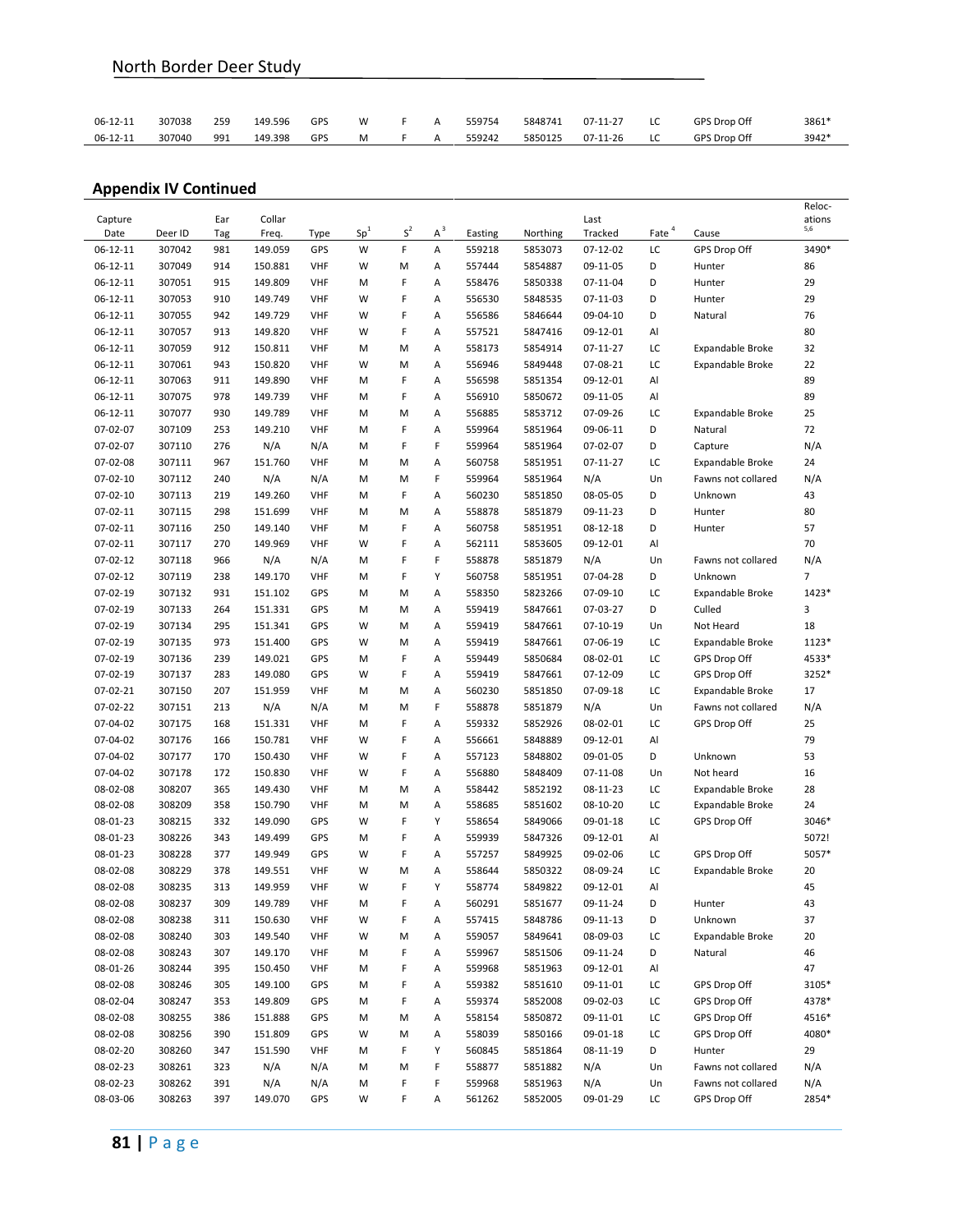| 08-03-07 | 308264 | 400 | N/A     | N/A | М |              | 560845 | 5851864 | N/A      | Un | Fawns not collared | N/A  |
|----------|--------|-----|---------|-----|---|--------------|--------|---------|----------|----|--------------------|------|
| 08-03-11 | 308265 | 396 | 149.596 | GPS | M | $\mathsf{A}$ | 558877 | 5851882 | 09-12-01 | Al |                    | 4494 |

|                                  |                  |            |                    |                          |                 |                |        |                  |                    |                      |                   |                       | Reloc-             |
|----------------------------------|------------------|------------|--------------------|--------------------------|-----------------|----------------|--------|------------------|--------------------|----------------------|-------------------|-----------------------|--------------------|
| Capture<br>Date                  | Deer ID          | Ear<br>Tag | Collar<br>Freq.    | Type                     | Sp <sup>1</sup> | $\textsf{S}^2$ | $A^3$  | Easting          | Northing           | Last<br>Tracked      | Eate <sup>4</sup> | Cause                 | ations<br>5,6      |
| 08-03-12                         | 308266           | 322        | 149.809            | VHF                      | W               | F              | Y      | 560228           | 5851849            | 09-12-01             | Al                |                       | 46                 |
| 09-01-16                         | 309279           | 360        | 150.620            | <b>VHF</b>               | W               | F              | Α      | 560308           | 5851772            | 09-12-01             | Al                |                       | 20                 |
| 09-02-07                         | 309311           | 407        | 151.609            | GPS                      | M               | M              | А      | 559400           | 5853062            | 09-02-26             | D                 | Natural               | 2993*              |
| 09-02-07                         | 309312           | 408        | 149.080            | GPS                      | M               | F              | А      | 560046           | 5853396            | 09-02-27             | LC                | Collar Removed        | 2902*              |
| 09-07-02                         | 309313           | 409        | 149.448            | GPS                      | M               | F              | Α      | 560240           |                    | 09-11-14             | D                 | Hunter                | $9^{\ast1}$        |
| 09-07-02                         | 309314           | 410        | 149.059            | GPS                      | M               | F              | Α      | 559870           | 5853882<br>5853072 | 09-02-27             | LC                | Collar Removed        | 2979*              |
| 09-07-02                         | 309315           | 411        | 149.110            | GPS                      | W               | F              | Α      | 558014           | 5848883            | 09-02-27             | LC                | <b>Collar Removed</b> | 2919*              |
| $06 - 12 - 11$                   | 407045           | 285        | 149.249            | GPS                      | W               | F              | Α      | 543912           | 5862644            | 07-11-25             | LC                | GPS Drop Off          | 4654*              |
| $06 - 12 - 11$                   | 407046           | 958        | 149.110            | GPS                      | M               | F              | Α      | 554826           | 5860957            | 07-11-11             | LC                | GPS Drop Off          | 3268*              |
| 06-12-11                         | 407047           | 965        | 149.448            | GPS                      | M               | F              | Α      | 542698           | 5863078            | 07-12-02             | LC                | GPS Drop Off          | 3713*              |
| $06 - 12 - 11$                   | 407076           | 244        | 149.681            | <b>VHF</b>               | M               | F              | Α      | 554918           | 5861755            | 08-11-15             | D                 | Hunter                | 66                 |
| 06-12-11                         | 407078           | 300        | 150.220            | <b>VHF</b>               | M               | M              | Α      | 551906           | 5862501            | 07-11-05             | D                 | Hunter                | 19                 |
| $06 - 12 - 11$                   | 407079           | 278        | 149.690            | <b>VHF</b>               | W               | F              | Α      | 543920           | 5863070            | 09-02-22             | D                 | Unknown               | 71                 |
| 06-12-11                         | 407080           | 256        | 150.050            | <b>VHF</b>               | M               | M              | Α      | 551168           | 5862252            | 06-12-11             | Un                | Not Heard             | $\mathbf{1}$       |
| $06 - 12 - 11$                   | 407081           | 992        | 149.769            | <b>VHF</b>               | M               | F              | Α      | 547590           | 5859100            | 07-07-24             | D                 | Unknown               | 19                 |
| $06 - 12 - 11$                   | 407082           | 287        | 150.450            | <b>VHF</b>               | M               | M              | Α      | 547629           | 5859657            | 07-11-29             | D                 | Hunter                | 27                 |
| $06 - 12 - 11$                   | 407083           | 277        | 149.579            | <b>VHF</b>               | M               | F              | Α      | 550813           | 5860839            | 09-12-09             | Al                |                       | 85                 |
| $06 - 12 - 11$                   | 407084           | 999        | 149.879            | <b>VHF</b>               | W               | M              | Α      | 549960           | 5860960            | 07-09-28             | Un                |                       | 23                 |
| 06-12-11                         | 407085           | 284        | 149.720            | <b>VHF</b>               | M               | F              | Y      | 539778           | 5865148            | 09-07-23             | D                 | Coyote                | 77                 |
| $07 - 02 - 18$                   | 407138           | 271        | 151.062            | GPS                      | M               | м              | Α      | 552105           | 5862707            | $07 - 10 - 22$       | Un                | Not Heard             | 16                 |
| $07 - 02 - 18$                   | 407139           | 232        | 151.430            | GPS                      | M               | м              | Α      | 539651           | 5861532            | 07-11-12             | D                 | Hunter                | 3138*              |
| $07 - 02 - 18$                   | 407140           | 258        | 151.470            | GPS                      | W               | м              | Α      | 544413           | 5863075            | 07-09-30             | Un                | Not Heard             | 11                 |
| 07-02-18                         | 407141           | 249        | 151.299            | GPS                      | W               | м              | Α      | 544405           | 5862704            | 07-07-22             | LC                | Expandable Broke      | 1546*              |
| $07 - 02 - 18$                   | 407142           | 990        | 149.100            | GPS                      | W               | F              | Α      | 543823           | 5862588            | 08-02-02             | LC                | GPS Drop Off          | 3463*              |
| $07 - 02 - 18$                   | 407143           | 971        | 149.011            | GPS                      | M               | F              | Α      | 554081           | 5863433            | $07 - 12 - 17$       | LC                | GPS Drop Off          | 5302*              |
| $07 - 02 - 18$                   | 407144           | 208        | 149.240            | <b>VHF</b>               | W               | F              | Α      | 555404           | 5841792            | 09-12-09             | Al                |                       | 81                 |
| 07-02-18                         | 407145           | 222        | 149.229            | <b>VHF</b>               | W               | F<br>F         | Α      | 555404           | 5841792            | 08-02-23             | D                 | Unknown               | 25<br>75           |
| $07 - 02 - 18$<br>$07 - 02 - 18$ | 407146<br>407147 | 983<br>267 | 149.350<br>149.149 | <b>VHF</b><br><b>VHF</b> | W               | F              | A<br>Α | 557166<br>540988 | 5846985            | 09-12-09             | Al                |                       | 69                 |
| $07 - 02 - 18$                   | 407148           | 972        | 149.360            | <b>VHF</b>               | M<br>M          | F              | Α      | 554081           | 5865195<br>5863433 | 09-12-09<br>09-12-09 | Al<br>Al          |                       | 71                 |
| 07-02-18                         | 407149           | 254        | 150.351            | <b>VHF</b>               | M               | м              | Α      | 550483           | 5861355            | 07-03-05             | LC                | Expandable Broke      | 3                  |
| 07-03-21                         | 407173           | 197        | 150.260            | <b>VHF</b>               | M               | F              | Α      | 554009           | 5864660            | 09-02-04             | D                 | Coyote                | 61                 |
| 07-03-27                         | 407174           | 200        | 150.119            | <b>VHF</b>               | M               | F              | Α      | 539147           | 5867507            | 09-12-09             | Al                |                       | 81                 |
| 07-04-02                         | 407179           | 173        | 149.979            | <b>VHF</b>               | W               | F              | Α      | 544102           | 5862683            | 09-03-24             | D                 | Unknown               | 62                 |
| 07-04-02                         | 407180           | 167        | 149.380            | <b>VHF</b>               | M               | F              | Α      | 554177           | 5863898            | 07-12-02             | D                 | Hunter                | 23                 |
| 07-04-02                         | 407181           | 174        | 149.370            | <b>VHF</b>               | W               | M              | Α      | 551900           | 5863038            | 09-11-17             | Al                |                       | 69                 |
| 07-04-02                         | 407182           | 169        | 149.459            | <b>VHF</b>               | M               | м              | А      | 551689           | 5861757            | 07-11-11             | D                 | Hunter                | 17                 |
| 07-04-02                         | 407183           | 171        | 150.369            | <b>VHF</b>               | M               | F              | Α      | 548128           | 5863685            | 09-12-09             | Al                |                       | 81                 |
| 07-04-02                         | 407184           | 175        | 150.920            | <b>VHF</b>               | W               | F              | A      | 543879           | 5862644            | 09-12-09             | Al                |                       | 68                 |
| 08-03-26                         | 408202           | 330        | 150.769            | VHF                      | M               | М              | Α      | 541987           | 5862738            | $08 - 11 - 17$       | D*                | Hunter                | 23                 |
| 08-02-07                         | 408203           | 369        | 151.320            | <b>VHF</b>               | W               | М              | А      | 544582           | 5861686            | 09-10-20             | LC                | Expandable Broke      | 47                 |
| 08-02-07                         | 408204           | 368        | 150.351            | <b>VHF</b>               | M               | М              | Α      | 552774           | 5863029            | 09-02-16             | LC                | Expandable Broke      | 29                 |
| 08-02-07                         | 408206           | 366        | 151.900            | <b>VHF</b>               | W               | М              | Α      | 545505           | 5862510            | 08-11-25             | D                 | Hunter                | 28                 |
| 08-02-07                         | 408208           | 364        | 149.840            | <b>VHF</b>               | M               | М              | Α      | 548012           | 5862887            | 08-11-19             | D                 | Hunter                | 29                 |
| 08-02-07                         | 408210           | 359        | 151.740            | <b>VHF</b>               | W               | М              | Α      | 545506           | 5862362            | 08-10-19             | LC                | Expandable Broke      | 23                 |
| 08-01-23                         | 408213           | 362        | 149.050            | GPS                      | M               | F              | Υ      | 550612           | 5862952            | 09-02-06             | LC                | GPS Drop Off          | 3096*              |
| 08-02-07                         | 408218           | 335        | 149.249            | GPS                      | M               | F              | F      | 554201           | 5862362            | 09-12-09             | Al                |                       | 4897!              |
| 08-01-23                         | 408220           | 337        | 149.298            | GPS                      | M               | F              | Υ      | 551070           | 5862229            | 09-12-09             | Al                |                       | 5102!              |
| 08-02-07                         | 408222           | 339        | 150.111            | <b>VHF</b>               | W               | F<br>F         | Α      | 546484           | 5862112            | 08-03-28             | D                 | Unknown               | 5                  |
| 08-02-07<br>08-02-07             | 408223<br>408230 | 340<br>379 | 149.596<br>150.190 | GPS<br><b>VHF</b>        | W<br>M          | F              | Α<br>А | 546373<br>548252 | 5861999<br>5862463 | 08-02-12<br>09-12-09 | D<br>Al           | Unknown               | $\mathbf{1}$<br>51 |
| 08-02-07                         | 408232           | 381        | 150.811            | <b>VHF</b>               | M               | F              | А      | 551152           | 5862734            | 09-01-17             | D                 | Coyote                | 31                 |
| 08-02-07                         | 408233           | 382        | 149.459            | VHF                      | M               | F              | Α      | 550546           | 5862783            | 09-12-09             | Al                |                       | 48                 |
|                                  |                  |            |                    |                          |                 |                |        |                  |                    |                      |                   |                       |                    |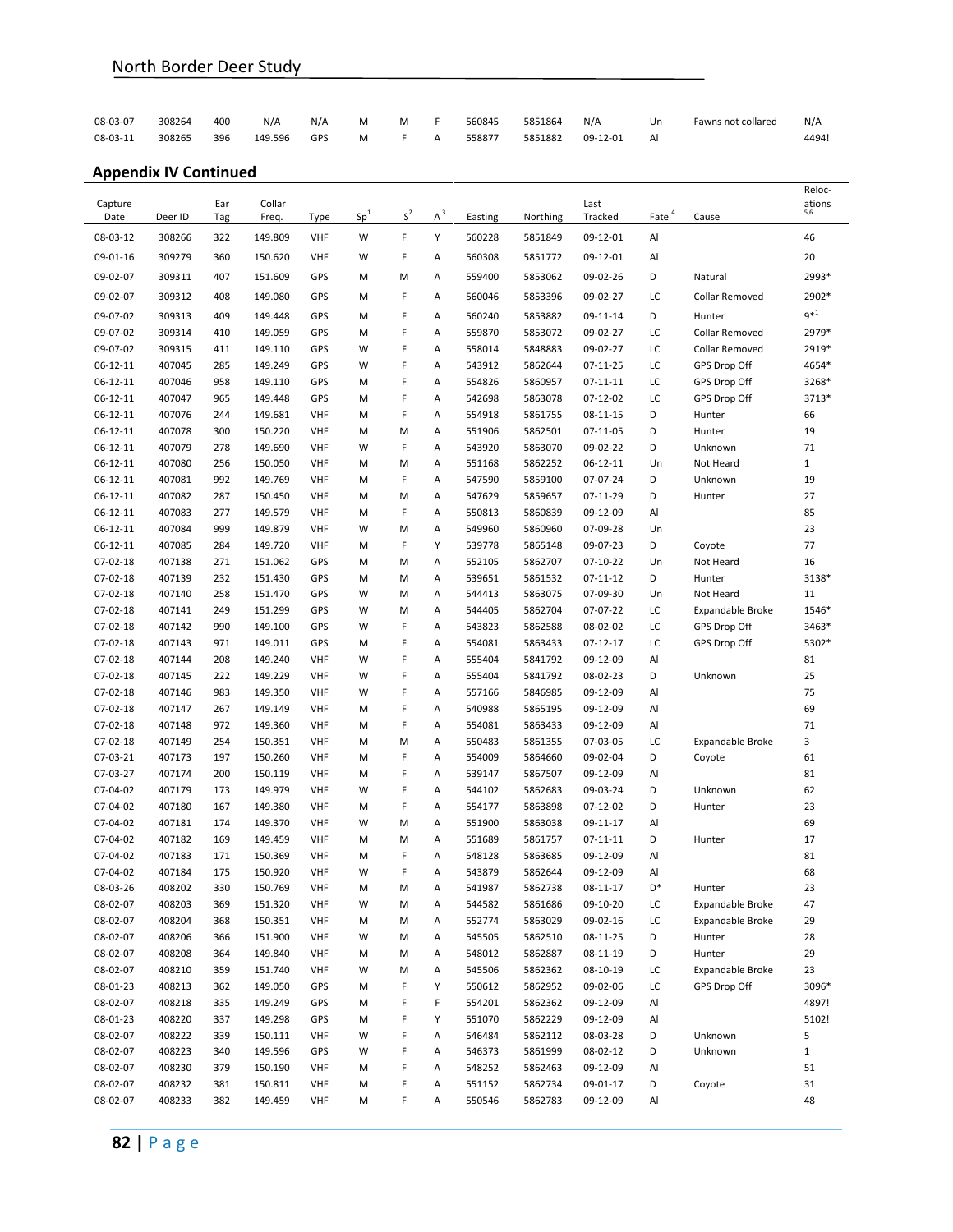| 08-02-07 | 408234 | 383 | 149.320 | <b>VHF</b> | W | А | 544263 | 5862239 | 09-12-09   | Al |        | 49 |
|----------|--------|-----|---------|------------|---|---|--------|---------|------------|----|--------|----|
| 08-02-07 | 408239 | 312 | 149.280 | <b>VHF</b> | M |   | 554572 | 5861659 | $08-11-10$ |    | Hunter | 26 |

|                |         |     |         |            |                 |       |       |         |          |                |                   |                    | Reloc-         |
|----------------|---------|-----|---------|------------|-----------------|-------|-------|---------|----------|----------------|-------------------|--------------------|----------------|
| Capture        |         | Ear | Collar  |            | Sp <sup>1</sup> | $S^2$ | $A^3$ |         |          | Last           | Eate <sup>4</sup> |                    | ations<br>5,6  |
| Date           | Deer ID | Tag | Freq.   | Type       |                 |       |       | Easting | Northing | Tracked        |                   | Cause              |                |
| 08-02-07       | 408241  | 310 | 150.579 | <b>VHF</b> | M               | F     | Α     | 552672  | 5863102  | 09-11-06       | D                 | Hunter             | 49             |
| 08-02-07       | 408245  | 308 | 149.410 | <b>VHF</b> | W               | F     | Α     | 544754  | 5862485  | 09-12-09       | Al                |                    | 49             |
| 08-02-07       | 408250  | 385 | 149.021 | GPS        | W               | F     | Α     | 545911  | 5862236  | $09 - 01 - 18$ | LC                | GPS Drop Off       | 4466*          |
| 08-02-07       | 408252  | 394 | 151.609 | GPS        | М               | м     | Α     | 554337  | 5864623  | 09-01-18       | LC                | GPS Drop Off       | 4498*          |
| 08-02-08       | 408258  | 345 | 151.518 | GPS        | W               | м     | Α     | 544629  | 5862688  | 08-04-19       | LC                | Collar fell off    | 826*           |
| 08-03-26       | 408271  | 315 | 153.730 | GPS        | W               | F     | F     | 545842  | 5862436  | 09-04-03       | LC                | GPS Drop Off       | 1910*          |
| 08-03-26       | 408272  | 319 | 153.610 | GPS        | м               | F     | F     | 554095  | 5863164  | 09-04-06       | LC                | GPS Drop Off       | 345*           |
| 08-03-26       | 408273  | 318 | 153.750 | GPS        | W               | F     | Α     | 544326  | 5861486  | 09-04-06       | Un                | Not Heard          | 21             |
| $06 - 12 - 10$ | 507041  | 986 | 150.129 | <b>VHF</b> | W               | м     | Α     | 518826  | 5822602  | $07 - 12 - 01$ | LC                | Expandable Broke   | 30             |
| 06-12-10       | 507043  | 988 | 149.298 | GPS        | W               | F     | Α     | 522112  | 5815682  | $07 - 11 - 18$ | LC                | GPS Drop Off       | 4658*          |
| 06-12-10       | 507044  | 952 | 149.090 | GPS        | W               | F     | Υ     | 526188  | 5815332  | $07 - 11 - 18$ | LC                | GPS Drop Off       | 3404*          |
| 06-12-10       | 507065  | 920 | 149.710 | <b>VHF</b> | М               | F     | Α     | 521816  | 5826230  | 09-04-22       | Al                |                    | 40             |
| 06-12-10       | 507066  | 228 | 149.610 | <b>VHF</b> | W               | F     | Α     | 521463  | 5829361  | 09-12-06       | Al                |                    | 74             |
| 06-12-10       | 507067  | 926 | 150.710 | <b>VHF</b> | М               | M     | Α     | 528014  | 5834252  | 08-12-18       | LC                | Expandable Broke   | 66             |
| $06 - 12 - 10$ | 507068  | 296 | 149.700 | <b>VHF</b> | M               | F     | Α     | 523663  | 5829613  | 09-11-28       | Al                |                    | 72             |
| 06-12-10       | 507069  | 932 | 150.190 | <b>VHF</b> | М               | M     | Α     | 528056  | 5826910  | 07-11-04       | LC                | Expandable Broke   | 28             |
| 06-12-10       | 507071  | 921 | 149.840 | <b>VHF</b> | м               | м     | Α     | 523846  | 5815023  | 07-01-31       | Un                | Not Heard          | $\overline{7}$ |
| 06-12-10       | 507073  | 927 | 149.849 | <b>VHF</b> | м               | м     | Υ     | 528056  | 5826910  | 07-06-09       | Un                | Not Heard          | 18             |
| 06-12-10       | 507074  | 268 | 149.949 | GPS        | W               | F     | Υ     | 524511  | 5820236  | $07 - 11 - 25$ | LC                | GPS Drop Off       | 3624*          |
| 06-12-10       | 507086  | 916 | 149.670 | <b>VHF</b> | М               | F     | Α     | 526623  | 5826828  | 09-12-06       | Al                |                    | 83             |
| $07 - 01 - 17$ | 507091  | 245 | 151.861 | <b>VHF</b> | W               | м     | Α     | 525145  | 5816652  | $08 - 01 - 10$ | D                 | Unknown            | 33             |
| 07-01-17       | 507092  | 236 | 149.829 | <b>VHF</b> | W               | F     | Α     | 525130  | 5817326  | 08-06-22       | D                 | Natural            | 44             |
| 07-01-19       | 507093  | 261 | 150.141 | <b>VHF</b> | W               | F     | Α     | 526135  | 5815904  | $07 - 11 - 12$ | D                 | Hunter             | 25             |
| 07-01-19       | 507094  | 229 | 149.900 | <b>VHF</b> | W               | F     | Υ     | 525145  | 5816652  | 09-09-13       | D                 | Hunter             | 76             |
| 07-01-20       | 507095  | 907 | 149.861 | VHF        | W               | F     | Α     | 528332  | 5817370  | $07 - 10 - 03$ | D                 | Hunter             | 21             |
| 07-01-20       | 507096  | 216 | 149.940 | <b>VHF</b> | W               | F     | Α     | 525162  | 5816520  | $08 - 12 - 16$ | D                 | Hunter             | 65             |
| 07-01-22       | 507097  | 949 | 149.179 | <b>VHF</b> | W               | F     | Υ     | 526135  | 5815904  | $07 - 12 - 10$ | Un                | Not Heard          | 33             |
| 07-01-23       | 507098  | 234 | 149.930 | <b>VHF</b> | М               | F     | Α     | 528788  | 5815936  | 09-09-28       | D                 | Hunter             | 76             |
| $07 - 01 - 23$ | 507099  | 962 | N/A     | N/A        | W               | M     | F     | 525089  | 5818039  | N/A            | Un                | Fawns not collared | N/A            |
| 07-01-25       | 507100  | 203 | 149.920 | <b>VHF</b> | М               | F     | Υ     | 528788  | 5815936  | 09-12-17       | Al                |                    | 82             |
| 07-01-25       | 507101  | 206 | N/A     | N/A        | м               | м     | F     | 528788  | 5815936  | N/A            | Un                | Fawns not collared | N/A            |
| 07-01-27       | 507102  | 274 | 149.959 | <b>VHF</b> | W               | F     | Α     | 525130  | 5817326  | 07-03-21       | D                 | Coyote             | 5              |
| 07-02-01       | 507103  | 290 | N/A     | N/A        | W               | м     | F     | 529384  | 5815836  | N/A            | Un                | Fawns not collared | N/A            |
| 07-02-01       | 507104  | 993 | 149.910 | <b>VHF</b> | W               | F     | Α     | 529384  | 5815836  | 09-12-07       | Al                |                    | 79             |
| 07-02-02       | 507105  | 210 | N/A     | N/A        | м               | м     | F     | 528788  | 5815936  | N/A            | Un                | Fawns not collared | N/A            |
| 07-02-05       | 507106  | 226 | 151.740 | <b>VHF</b> | W               | M     | Α     | 530033  | 5816808  | 07-08-16       | LC                | Expandable Broke   | 16             |
| 07-02-05       | 507107  | 279 | 149.200 | <b>VHF</b> | W               | F     | А     | 525162  | 5816520  | 09-06-09       | D                 | Unknown            | 71             |
| 07-02-05       | 507108  | 262 | 149.129 | <b>VHF</b> | М               | F     | Α     | 529384  | 5815836  | 09-12-17       | Al                |                    | 80             |
| 07-02-10       | 507114  | 227 | 149.219 | <b>VHF</b> | м               | F     | Α     | 528788  | 5815936  | 07-11-12       | Un                | Not Heard          | 25             |
| 07-02-18       | 507120  | 272 | 149.040 | GPS        | м               | F     | Α     | 527698  | 5828336  | 08-01-26       | LC                | GPS Drop Off       | 2271*          |
| 07-02-18       | 507121  | 269 | 149.030 | GPS        | М               | F     | Α     | 521438  | 5817181  | 07-04-13       | ГC                | Collar fell off    | 758*           |
| 07-02-18       | 507122  | 204 | 151.359 | GPS        | М               | М     | Α     | 526952  | 5828647  | 07-05-01       | ГC                | Expandable Broke   | 1835*          |
|                |         |     |         | GPS        | М               |       |       | 522259  | 5820540  | 07-11-04       | D*                |                    | 6138*          |
| 07-02-18       | 507123  | 217 | 151.411 |            |                 | М     | Α     |         |          |                |                   | Hunter             |                |
| 07-02-18       | 507124  | 273 | 151.418 | GPS        | w               | М     | Α     | 522186  | 5826862  | 07-11-24       | D                 | Hunter             | 5169*          |
| 07-02-18       | 507125  | 252 | 151.288 | GPS        | W               | М     | Α     | 526621  | 5816891  | 07-07-23       | LC                | Expandable Broke   | 1545*          |
| 08-01-04       | 508191  | 328 | N/A     | N/A        | W               | М     | F     | 529377  | 5815826  | N/A            | Un                | Fawns not collared | N/A            |
| 08-01-04       | 508192  | 350 | 149.510 | VHF        | М               | F     | Υ     | 528787  | 5815931  | 09-12-17       | Al                |                    | 50             |
| 08-01-04       | 508193  | 349 | 149.520 | <b>VHF</b> | W               | М     | Α     | 528335  | 5817370  | 09-12-17       | LC                | Expandable Broke   | 53             |
| 08-01-04       | 508194  | 354 | 149.270 | VHF        | W               | F     | Α     | 526141  | 5815906  | 09-12-17       | D                 | Coyote             | 51             |
| 08-01-05       | 508195  | 370 | 150.887 | VHF        | W               | F     | Α     | 525089  | 5818036  | 09-04-05       | D                 | Unknown            | 33             |
| 08-01-06       | 508196  | 373 | 150.271 | <b>VHF</b> | W               | F     | Α     | 528543  | 5815631  | 08-11-22       | D                 | Hunter             | 25             |
| 08-01-07       | 508197  | 374 | N/A     | N/A        | W               | М     | F     | 525143  | 5816664  | N/A            | Un                | Fawns not collared | N/A            |
| 08-01-07       | 508198  | 372 | N/A     | N/A        | W               | F     | F     | 525089  | 5818036  | N/A            | Un                | Fawns not collared | N/A            |
| 09-12-02       | 508199  | 376 | 150.790 | VHF        | W               | М     | А     | 525166  | 5816521  | 09-12-17       | Al                |                    | 16             |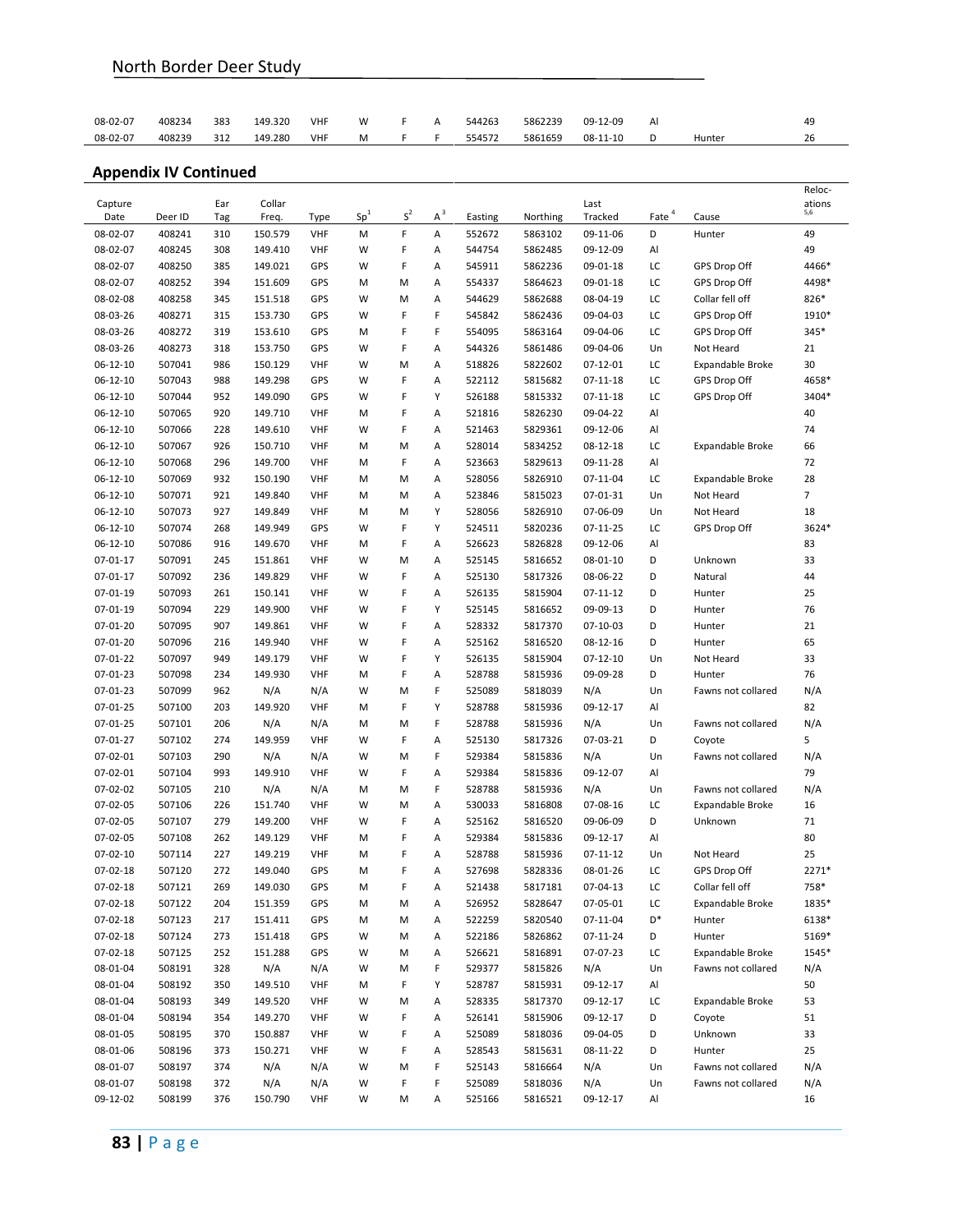| $08 - 01 - 10$ | 508200 | 325 | 149.759 | <b>VHF</b> | M |  | 528787 | 5815931 | 09-10-20 |    | Hunter             | 46  |
|----------------|--------|-----|---------|------------|---|--|--------|---------|----------|----|--------------------|-----|
| 08-01-13       | 508201 | 348 | N/A     | $N/\rho$   | W |  | 525163 | 5816524 | N/A      | Un | Fawns not collared | N/A |

| Capture  |         | Ear | Collar  |            |        |                             |       |         |          | Last           |                   |                       | Reloc-<br>ations |
|----------|---------|-----|---------|------------|--------|-----------------------------|-------|---------|----------|----------------|-------------------|-----------------------|------------------|
| Date     | Deer ID | Tag | Freq.   | Type       | $Sp^1$ | $\boldsymbol{\mathsf{S}}^2$ | $A^3$ | Easting | Northing | Tracked        | Eate <sup>4</sup> | Cause                 | 5,6              |
| 08-01-23 | 508216  | 333 | 149.059 | GPS        | M      | F                           | А     | 518003  | 5829650  | 09-01-16       | LC                | GPS Drop Off          | 3107*            |
| 08-01-23 | 508219  | 336 | 149.398 | GPS        | М      | F                           | Υ     | 527479  | 5827222  | 09-01-10       | LC                | GPS Drop Off          | 4533*            |
| 08-01-23 | 508225  | 342 | 149.799 | GPS        | W      | F                           | Υ     | 518976  | 5828116  | 09-01-21       | LC                | GPS Drop Off          | 4477*            |
| 08-02-08 | 508227  | 344 | 149.080 | GPS        | M      | F                           | Α     | 526777  | 5827645  | 09-01-16       | LC                | GPS Drop Off          | 3035*            |
| 08-02-08 | 508253  | 393 | 151.578 | GPS        | M      | M                           | A     | 526820  | 5827868  | 08-07-27       | LC                | Collar fell off       | 2204*            |
| 08-02-08 | 508254  | 389 | 151.710 | GPS        | W      | M                           | Α     | 524632  | 5827634  | 09-01-21       | LC                | GPS Drop Off          | 4407*            |
| 08-02-09 | 508259  | 0   | 149.011 | GPS        | W      | F                           | Α     | 526810  | 5827645  | 09-01-10       | LC                | GPS Drop Off          | 4502*            |
| 08-03-26 | 508268  | 314 | 153.628 | GPS        | M      | F                           | Α     | 525505  | 5815010  | 09-04-14       | LC                | GPS Drop Off          | 2072*            |
| 08-03-26 | 508276  | 0   | 151.619 | <b>VHF</b> | M      | F                           | A     | N/A     | N/A      | 09-12-17       | Al                |                       | 44               |
| 09-01-31 | 509280  | 454 | N/A     | N/A        | W      | F                           | F     | 529343  | 5815929  | N/A            | Un                | Fawns not collared    | N/A              |
| 09-01-31 | 509281  | 427 | 149.769 | <b>VHF</b> | W      | F                           | Α     | 528779  | 5815939  | $09 - 12 - 17$ | Al                |                       | 18               |
| 09-02-01 | 509282  | 401 | 149.829 | <b>VHF</b> | W      | F                           | A     | 529343  | 5815929  | 09-12-17       | Al                |                       | 17               |
| 09-02-01 | 509283  | 455 | N/A     | N/A        | M      | F                           | F     | 528779  | 5815939  | N/A            | Un                | Fawns not collared    | N/A              |
| 09-02-04 | 509284  | 403 | 150.141 | <b>VHF</b> | W      | F                           | A     | 529343  | 5815929  | 09-12-17       | Al                |                       | 18               |
| 09-02-04 | 509285  | 404 | N/A     | N/A        | W      | F                           | F     | 529136  | 5815805  | N/A            | Un                | Fawns not collared    | N/A              |
| 09-02-08 | 509316  | 412 | 151.518 | GPS        | M      | M                           | Α     | 526362  | 5828529  | 09-02-27       | LC                | <b>Collar Removed</b> | 3066*            |
| 09-02-08 | 509317  | 413 | 149.040 | GPS        | M      | F                           | A     | 525867  | 5829470  | 09-02-27       | LC                | Collar Removed        | 2939*            |
| 09-02-08 | 509318  | 414 | 149.499 | GPS        | M      | F                           | Α     | 525957  | 5829235  | 09-02-27       | LC                | Collar Removed        | 2939*            |
| 09-02-08 | 509319  | 415 | 149.298 | GPS        | M      | F                           | Α     | 525906  | 5828545  | 09-02-27       | LC                | <b>Collar Removed</b> | 3011*            |
| 09-02-08 | 509320  | 416 | 149.596 | GPS        | W      | F                           | Α     | 521977  | 5828379  | 09-02-27       | LC                | <b>Collar Removed</b> | 3066*            |
| 09-02-08 | 509321  | 417 | 149.249 | GPS        | W      | F                           | A     | 527299  | 5819985  | 09-04-05       | D                 | Natural               | $5***$           |
| 09-02-13 | 509322  | 456 | 149.329 | VHF        | W      | F                           | Y     | 529136  | 5815805  | 09-08-17       | D                 | Unknown               | 10               |
| 09-02-13 | 509323  | 452 | 149.650 | <b>VHF</b> | M      | F                           | Α     | 528779  | 5815939  | 09-04-19       | D                 | Natural               | 4                |
| 09-02-14 | 509324  | 473 | N/A     | N/A        | W      | F                           | Υ     | 525127  | 5817325  | N/A            | Un                | To small to collar    | N/A              |
| 09-02-16 | 509325  | 471 | 149.560 | VHF        | W      | M                           | Υ     | 525127  | 5817325  | 09-12-17       | Al                |                       | 16               |
| 09-02-09 | 609286  | 457 | 151.809 | GPS        | M      | M                           | Α     | 541273  | 5838994  | 09-11-28       | D                 | Hunter                | 2463*            |
| 09-02-09 | 609287  | 429 | 151.600 | VHF        | M      | M                           | A     | 541459  | 5833463  | 09-12-23       | D                 | Hunter                | 15               |
| 09-02-09 | 609288  | 430 | 150.129 | VHF        | м      | M                           | Α     | 541600  | 5835287  | 09-09-23       | LC                | Expandable Broke      | 16               |
| 09-02-09 | 609289  | 431 | 150.730 | <b>VHF</b> | M      | M                           | A     | 544422  | 5839960  | 09-10-17       | LC                | Expandable Broke      | 16               |
| 09-02-09 | 609290  | 428 | 150.290 | VHF        | М      | M                           | A     | 541770  | 5841616  | 09-11-21       | D                 | Hunter                | 18               |
| 09-02-08 | 609291  | 432 | 150.710 | VHF        | W      | M                           | Α     | 544878  | 5838726  | 09-11-21       | D                 | Hunter                | 19               |
| 09-02-09 | 609292  | 433 | 151.740 | <b>VHF</b> | W      | M                           | A     | 537625  | 5831282  | 09-12-19       | Al                |                       | 20               |
| 09-02-09 | 609293  | 434 | 151.888 | GPS        | M      | M                           | Α     | 540834  | 5842114  | 09-07-22       | Al                |                       | 6#               |
| 09-02-09 | 609294  | 435 | 151.578 | GPS        | M      | M                           | Α     | 538657  | 5831981  | 09-02-27       | LC                | Collar Removed        | 3045*            |
| 09-02-09 | 609295  | 436 | 149.280 | <b>VHF</b> | M      | F                           | Α     | 543621  | 5833509  | 09-12-19       | Al                |                       | 18               |
| 09-02-09 | 609296  | 437 | 151.760 | <b>VHF</b> | M      | F                           | Α     | 538716  | 5831742  | 09-11-21       | Al                |                       | 16               |
| 09-02-08 | 609297  | 438 | 151.590 | VHF        | W      | F                           | A     | 547852  | 5839199  | 07-12-19       | Al                |                       | 21               |
| 09-02-09 | 609298  | 439 | 151.749 | <b>VHF</b> | M      | F                           | A     | 539156  | 5831144  | 09-11-15       | D                 | Hunter                | 15               |
| 09-02-09 | 609299  | 440 | 149.949 | GPS        | M      | F                           | Α     | 545930  | 5840007  | 09-02-27       | LC                | Collar Removed        | 3051*            |
| 09-02-09 | 609300  | 441 | 149.030 | GPS        | M      | F                           | A     | 539749  | 5841954  | 09-07-03       | D                 | <b>Broken Back</b>    | 1143*            |
| 09-02-09 | 609301  | 442 | 149.799 | GPS        | M      | F                           | Y     | 545871  | 5839974  | 09-02-27       | LC                | Collar Removed        | 3053*            |
| 09-02-09 | 609302  | 443 | 149.011 | GPS        | M      | F                           | Α     | 539145  | 5841429  | 09-02-27       | LC                | Collar Removed        | 3033*            |
| 09-02-08 | 609303  | 444 | 149.398 | GPS        | W      | F                           | Α     | 548312  | 5839636  | 09-02-27       | LC                | Collar Removed        | 3045*            |
| 09-02-09 | 609304  | 445 | 149.021 | GPS        | W      | F                           | A     | 538078  | 5838533  | 09-02-27       | LC                | Collar Removed        | 2975*            |
| 09-02-09 | 609305  | 446 | 149.050 | GPS        | W      | F                           | Α     | 537879  | 5831949  | 09-02-27       | LC                | Collar Removed        | 2929*            |

<sup>1</sup> M = Mule Deer, W = White-tailed Deer;<br><sup>2</sup> M = Male, F = Female;

 $3 F =$  Fawn, Y = Yearling, A = Adult;

4 I – Lawin, L. Learning, A. Badit,<br>
<sup>4</sup> Un = Unknown, D = Dead, Al = Alive, LC = Lost Collar "\*" indicates deer that lost their collars prior to being shot;

 $5<sup>5</sup>$  As of December 18, 2009;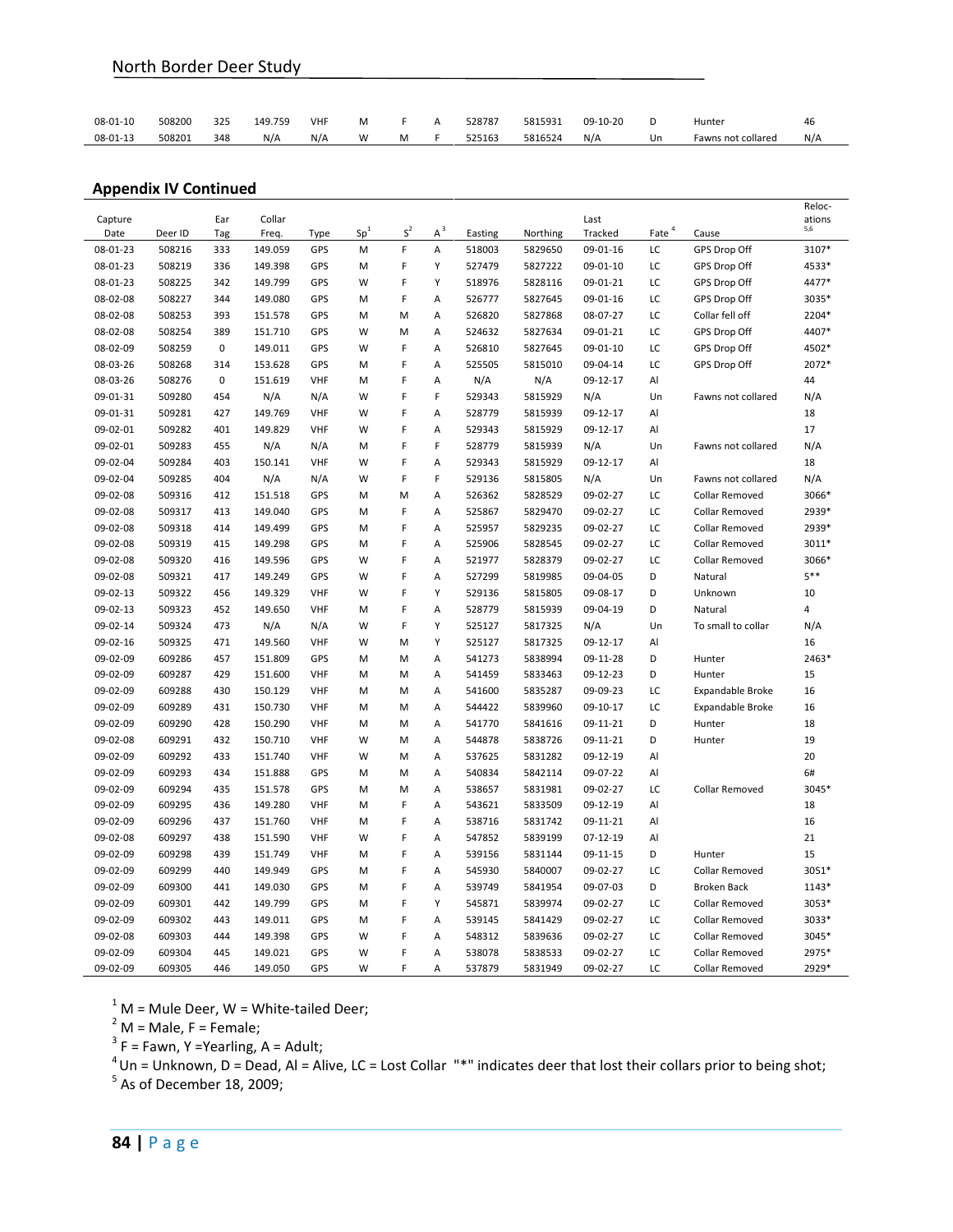$6$ "\*" indicates results of GPS telemetry; "\*\*" indicates deer with locational data on GPS collars that are still active on deer, "\*<sup>1</sup>" indicates the collar GPS collar failed, Entry followed by # indicates the GPS collar has not been heard and no GPS data exists, locations are all by VHF telemetry.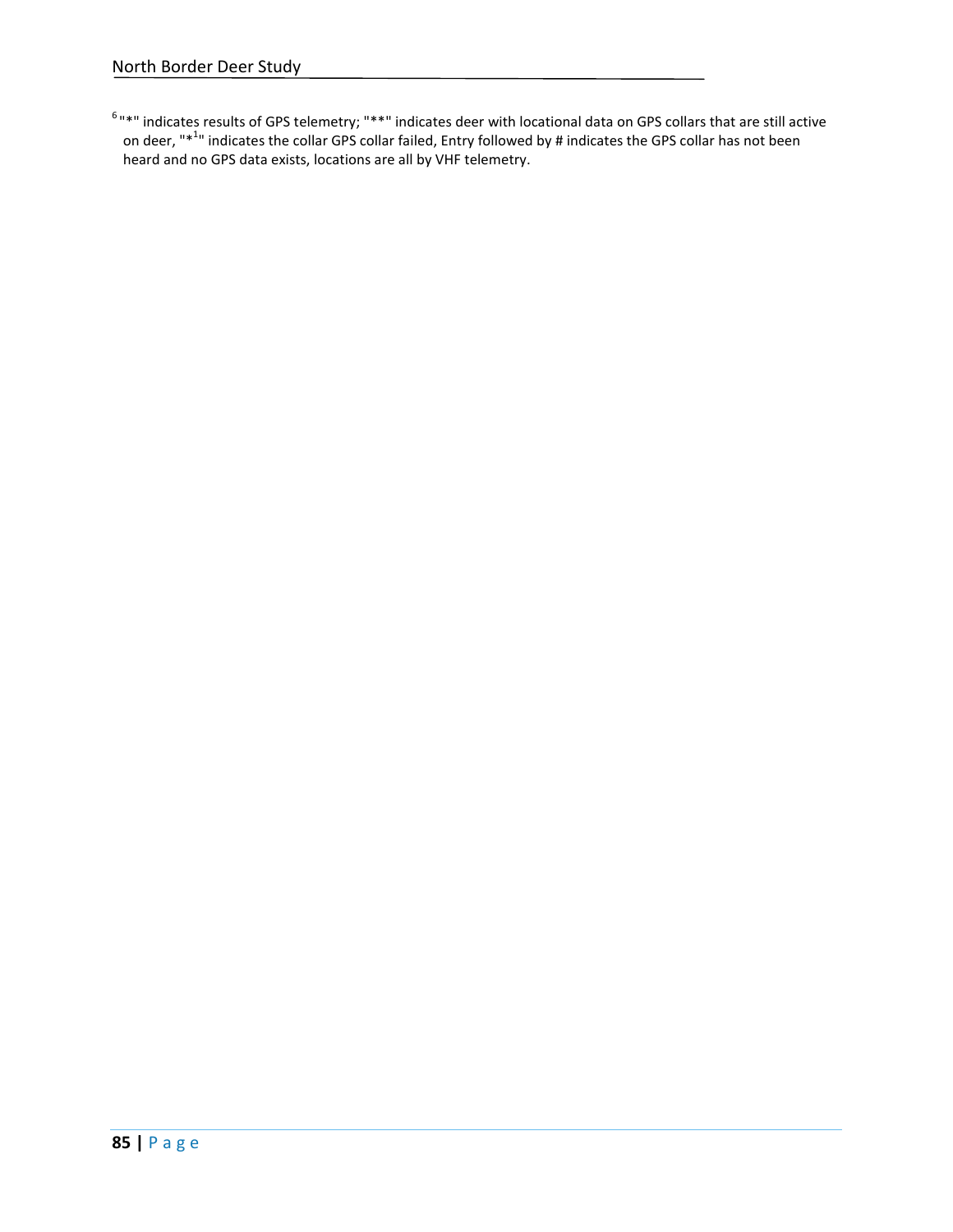| Appendix VA. Microhistological analyses of 6 samples of winter white-tailed and mule deer feces from 4 study blocks in central east Alberta. |                  |          |          |                  |          |          |                  |                 |                  |                   |          |          |                 |                    |                 |                  |                  |              |        |
|----------------------------------------------------------------------------------------------------------------------------------------------|------------------|----------|----------|------------------|----------|----------|------------------|-----------------|------------------|-------------------|----------|----------|-----------------|--------------------|-----------------|------------------|------------------|--------------|--------|
|                                                                                                                                              | Ribstone         | Ribstone | Ribstone | Ribstone         | Ribstone | Ribstone | Metiskow         | Metiskow        | Metiskow         | Metiskow Metiskow |          | Metiskow | <b>Dilberry</b> | Dilberry           | <b>Dilberry</b> | Dilberry         | Dilberry         | Dilberry     | Mean   |
| Plants                                                                                                                                       | Jan 1            | Jan 2    | Feb 1    | Feb <sub>2</sub> | Mar 1    | Mar 2    | Jan 1            | Jan 2           | Feb 1            | Feb <sub>2</sub>  | Mar 1    | Mar 2    | Jan 1           | Jan 2              | Feb 1           | Feb <sub>2</sub> | Mar 1            | Mar 2        |        |
| Alfalfa/Trifolium                                                                                                                            | 11.0             | 0.4      |          |                  |          |          | 3.4              | 1.5:            |                  | 0.6               | 0.3      | 0.7      | 0.3             |                    |                 |                  |                  |              | 1.01   |
| Forb                                                                                                                                         | 1.5              |          |          |                  |          |          |                  |                 |                  |                   |          | 1.4      |                 |                    |                 |                  |                  |              | 0.16   |
| <b>Total Forbs:</b>                                                                                                                          | 12.5             | 0.4      | 0.0      | 0.0              | 0.0      | 0.0      | 3.4              | 1.5             | 0.0              | 0.6               | 0.3      | 2.1      | 0.3             | 0.0                | 0.0             | 0.0              | 0.0              | 0.0          | 1.17   |
|                                                                                                                                              |                  |          |          |                  |          |          |                  |                 |                  |                   |          |          |                 |                    |                 |                  |                  |              |        |
| Agropyron spp.                                                                                                                               | 7.3              | 2.2      |          | 2.8              | 2.4      |          | 1.2              | 1.2             | 2.6              | 12.4              | 7.7      | 0.7      | 13.7            | 10.7               | 1.6             |                  |                  |              | 3.69   |
| Agrostis spp                                                                                                                                 |                  |          |          |                  |          |          |                  | 2.4             |                  |                   |          |          |                 |                    |                 |                  |                  |              | 0.13   |
| Bromus spp.                                                                                                                                  | 1.5              | 2.2      | 2.1      |                  |          |          | 2.5              | 1.2             | 0.5              |                   |          | 2.0      | 3.4             | 3.3                | 1.1             |                  | 3.8              | 7.6          | 1.73   |
| Calamagrostis                                                                                                                                |                  |          |          |                  |          |          |                  |                 | 1.1              |                   |          |          |                 |                    |                 |                  | 1.1:             |              | 0.12   |
| Festuca                                                                                                                                      |                  |          |          |                  |          |          |                  |                 |                  | 1.2               |          | 1.4      | 4.1             |                    |                 |                  |                  |              | 0.37   |
| Hordeum                                                                                                                                      |                  |          |          |                  |          |          |                  |                 |                  | ÷.                | 1.9:     | 1999     | 2.1             |                    |                 |                  |                  |              | 0.22   |
| Phleum                                                                                                                                       |                  |          |          |                  |          |          |                  |                 |                  |                   |          | 2.0      | 2.8             |                    |                 |                  |                  | 1.4          | 0.34   |
| Poa spp.                                                                                                                                     |                  |          |          | 1.1              | 1.6      |          | 5.5              | 3.5             | 2.1              | 4.3               | 0.6      | 2.7      |                 | 1.3                |                 |                  |                  |              | 1.26   |
| Grass                                                                                                                                        | 1.5              | 1.5      | 1.4      | 99               | 0.8      | 0.6:     | 99               | 2.4             | 1.1              | 0.6               | 1.3      | 2.7      | 1.4             | 1.3                | $-1 - 1$        | 1.3              | 0.6              | 2.1          | 1.14   |
| <b>Total Grasses:</b>                                                                                                                        | 10.3             | 5.9      | 3.5      | 3.9              | 4.8      | 0.6      | 9.2              | 10.7            | 7.4              | 18.5              | 11.5     | 11.5     | 27.5            | 16.6               | 2.7             | 1.3              | 5.5              | 11.1         | 9.03   |
|                                                                                                                                              |                  |          |          |                  |          |          |                  |                 |                  |                   |          |          |                 |                    |                 |                  |                  |              |        |
| Carex spp.                                                                                                                                   | 1.5              | 2.2      | 1.4      | 0.0              | 8.0      | 0.0      | 0.6              | 0.0             | 3.2              | 1.2               | 0.0      | 0.0      | 0.0             | 1.3                | 0.0             | 2.6              | 6.6              | 5.5          | 1.89   |
| Acer stem                                                                                                                                    |                  |          |          |                  |          |          | 7.3              | 1.8             |                  | 1.9               | 1.3      | 3.4      | 2.1             | 3.3                | 3.3             | 3.2              | 0.6              | 0.7          | 1.61   |
| Amelanchier stem                                                                                                                             |                  |          | 6.9      | 5.7              |          | 3.5      | $\overline{3.7}$ | 3.5             | 2.6              | 3.1               | 5.1      | 17.7     | 6.9             | 6.7                | 4.3             | 6.4              | 13.2             | 3.4          | 5.15   |
| Arctostaphylos stem                                                                                                                          |                  |          |          |                  |          |          |                  |                 |                  |                   |          |          |                 |                    |                 | 2.6              |                  |              | 0.14   |
| Cornus                                                                                                                                       |                  | 2.5      |          |                  | 0.8      |          |                  |                 |                  |                   |          |          |                 |                    |                 |                  |                  | 2.1          | 0.30   |
| Crataegus leaf                                                                                                                               |                  |          |          |                  |          | 1.8      | 1.2:             | ÷.              | 0.5              | 1.2               |          |          |                 |                    |                 |                  |                  |              | 0.26   |
| Crataegus stem                                                                                                                               |                  |          |          |                  |          |          |                  | 2.4             |                  | 7.2               |          |          |                 |                    |                 |                  |                  |              | 0.20   |
| Elaeagnus leaf                                                                                                                               | 1979-1979        |          |          |                  |          | 9.9      |                  |                 |                  |                   | 2.6      |          |                 |                    | 0.5             |                  | :                | 1.4          | 0.80   |
| Elaeagnus hair & stem                                                                                                                        | 16.2             | 6.5      | 5.6      | 9.7              | 12.0     | 19.3     | 7.4              | 16.0            | 4.8              | 9.3               | 16.0     |          | 0.7             | 2.0                | 9.2             | 6.5              | 2.2              | 25.5         | 9.38   |
| Populus spp. stem                                                                                                                            | 1.4              | 1.4      | 2.8      | 4.5              | -181     | 2.3      | 1.8              | 4.1             | 2.1              | 3.7               | 5.7      | 2.0      | 2.7             | 2.0                | 3.8             |                  | 88               | 3.4          | 2.43   |
| Prunus stem                                                                                                                                  |                  |          | 2.1      | 8.0              | 1.6:     | 88       | $\overline{1.2}$ | 1.2             | 1.1              | 2.5               | 1.3      | 1.3      | 3.4             | 20.7               | 3.3             | 6.4              | 8.2              | 9.7          | 4.00   |
| Ribes stem                                                                                                                                   |                  |          |          |                  |          | 4.7:     |                  |                 |                  |                   | $\cdots$ | 8.2      | 2.1             |                    | : . : .         | 3.2              | 1.1              |              | 1.07   |
| Rosa stem                                                                                                                                    |                  | 0.7      | 1.4      | 4.0              |          |          | 3.1              | 4.7             | $\overline{2.1}$ | 3.1               | 4.5      | 10.2     | 9.6             |                    | 4.9             | $-5.8$           | 1.6              | 3.4          | 3.28   |
| Rubus spp. leaf                                                                                                                              |                  |          |          | 1.1              |          |          |                  |                 |                  |                   |          |          |                 |                    |                 |                  |                  |              | 0.06   |
| Rubus spp. stem                                                                                                                              |                  | 1.4      |          | 0.6              | 1.6      |          | 1.2              | 1.8             | 1.1              | 3.1               | 2.5      |          |                 | 2.7                |                 | 1.3              | 0.5              | 10.3         | 1.56   |
| Salix spp. leaf                                                                                                                              |                  |          |          |                  |          |          |                  |                 |                  |                   |          |          |                 | 2.7                |                 | 7.9              |                  |              | 0.26   |
| Salix spp. stem                                                                                                                              | 8.8              | 5.8      | 7.6      | 5.7              | 7.2      | 3.5      | 6.1              | 2.4             | 7.4              | 4.3               | 11.5     | 14.3     | 11.0            | 4.0                | 9.8             | 6.5              | 5.5              | 16.6         | 7.67   |
| Symphoricarpos leaf                                                                                                                          | $\overline{3.7}$ | 2.9      | .        | 2.8              |          |          | $-4.3$           | $\frac{1}{2}$ : |                  | 7.2               |          |          |                 | $\overline{2.7}$ : | 99              | 7.3              |                  |              | 1.12   |
| Symphoricarpos stem                                                                                                                          | w                |          |          |                  |          |          | $\overline{0.6}$ |                 |                  |                   |          |          | 1919 B          |                    |                 |                  | 4.4:             |              | 0.28   |
| Shrub leaf                                                                                                                                   |                  |          |          |                  |          |          |                  | 2.4             | 0.5              |                   |          | 1.4      |                 | 1.3                | ÷.<br>1.1       | ۰                | $\overline{1.1}$ | 1.111<br>1.4 | 0.51   |
|                                                                                                                                              | 1919-11          | 2.2      |          |                  |          |          | 1.2              | $1.2$           |                  |                   | 1.3      |          | 1.4             | 1.3                | $\sim$ $\sim$   | 1.3              |                  |              | 0.55   |
| Shrub stem<br><b>Total Shrubs:</b>                                                                                                           | 30.1             | 23.4     | 26.4     | 42.1             | 23.2     | 45.0     | 39.1             | 42.7            | 22.2             | 34.6              | 51.8     | 58.5     | 39.9            | 49.4               | 40.2            | 46.4             | 38.4             | 77.9         | 40.63  |
|                                                                                                                                              |                  |          |          |                  |          |          |                  |                 |                  |                   |          |          |                 |                    |                 |                  |                  |              |        |
| Juniperus                                                                                                                                    | 45.6             | 66.7     | 68.7     | 54.0             | 64.0     | 54.4     | 47.7             | 45.1            | 66.1             | 45.1              | 36.4     | 27.9     | 32.3            | 32.7               | 56.0            | 48.4             | 49.5             | 5.5          | 47.01  |
| Moss:                                                                                                                                        | 0.0              | 0.0      | 0.0      | 0.0              | 0.0      | 0.0      | 0.0              | 0.0             | 1.1              | 0.0               | 0.0      | 0.0      | 0.0             | 0.0                | 0.0             | 0.0              | 0.0              | 0.0          | 0.06   |
| Thorn:                                                                                                                                       | 0.0              | 0.0      | 0.0      | 0.0              | 0.0      | 0.0      | 0.0              | 0.0             | 0.0              | 0.0               | 0.0      | 0.0      | 0.0             | 0.0                | 0.0             | 1.3              | 0.0              | 0.0          | 0.07   |
| Lichen:                                                                                                                                      | 0.0              | 0.0      | 0.0      | 0.0              | 0.0      | 0.0      | 0.0              | 0.0             | 0.0              | 0.0               | 0.0      | 0.0      | 0.0             | 0.0                | 1.1             | 0.0              | 0.0              | 0.0          | 0.06   |
| Seed/Nut:                                                                                                                                    | 0.0              | 1.4      | 0.0      | 0.0              | 0.0      | 0.0      | 0.0              | 0.0             | 0.0              | 0.0               | 0.0      | 0.0      | 0.0             | 0.0                | 0.0             | 0.0              | 0.0              | 0.0          | 0.08   |
| <b>TOTAL</b>                                                                                                                                 | 100.0            | 100.0    | 100.0    | 100.0            | 100.0    | 100.0    | 100.0            | 100.0           | 100.0            | 100.0             | 100.0    | 100.0    | 100.0           | 100.0              | 100.0           | 100.0            | 100.0            | 100.0        | 100.00 |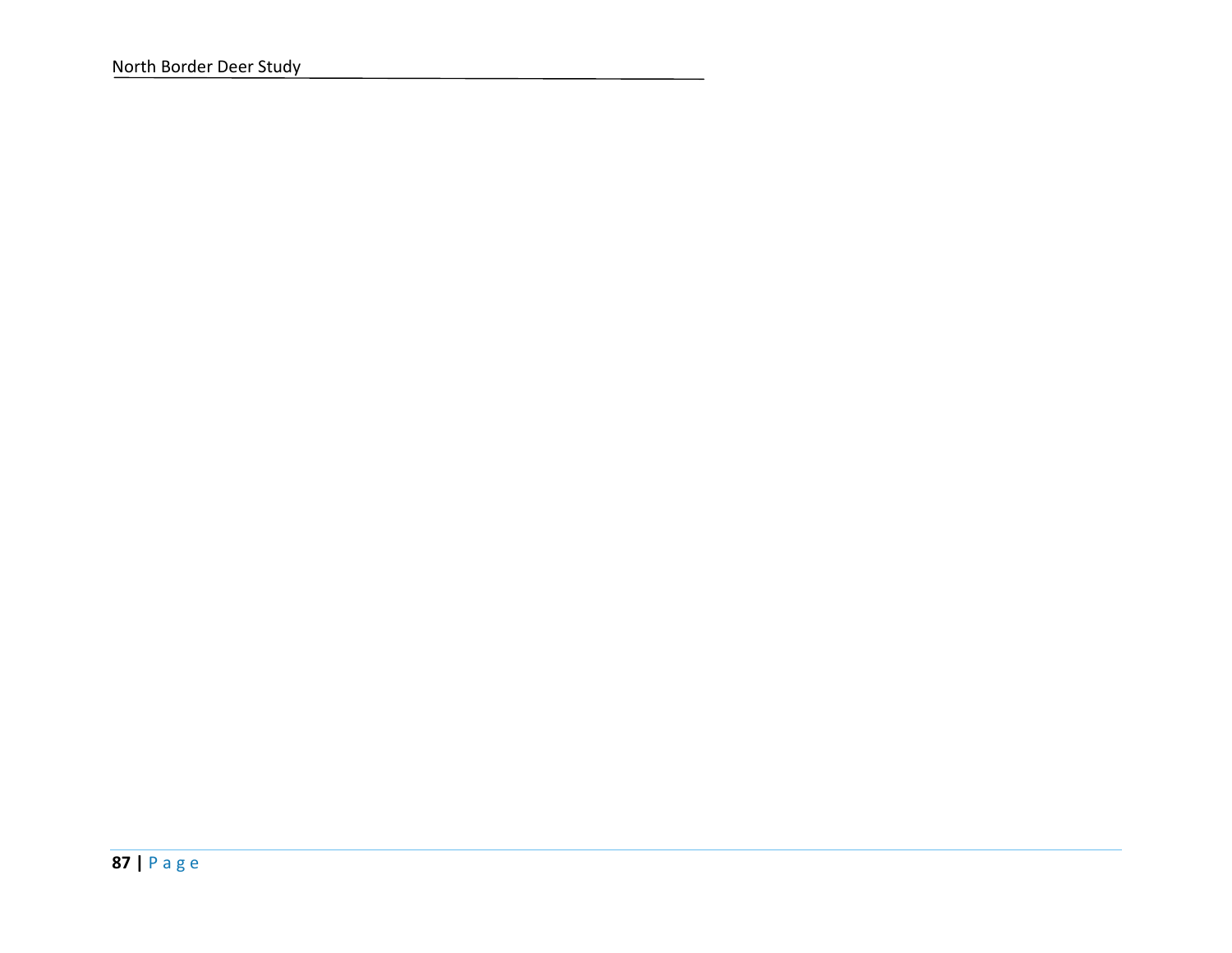| Appendix VB. Microhistological analyses of 3 samples of summer white-tailed and mule deer feces from 4 study blocks in central east Alberta. |              |                |                  |              |                |                  |                  |                |                 |                  |                  |                |        |
|----------------------------------------------------------------------------------------------------------------------------------------------|--------------|----------------|------------------|--------------|----------------|------------------|------------------|----------------|-----------------|------------------|------------------|----------------|--------|
| Plants                                                                                                                                       | Ribstone     | Ribstone       | Ribstone         | Metiskow     | Metiskow       | Metiskow         | Dilberry         | Dilberry       | Dilberry        | Battle           | Battle           | Battle         |        |
|                                                                                                                                              | $\mathbf{1}$ | $\overline{2}$ | 3                | $\mathbf{1}$ | $\overline{2}$ | 3                | $\mathbf{1}$     | $\overline{2}$ | $\overline{3}$  | $\mathbf{1}$     | $\overline{2}$   | $\overline{3}$ | Mean   |
| Achillea                                                                                                                                     |              |                |                  |              |                | 0.6              |                  |                |                 |                  |                  |                | 0.05   |
| Astragalus                                                                                                                                   |              |                | $1.0\,$          |              |                |                  |                  |                |                 |                  |                  | 0.8            | 0.15   |
| Lupinus                                                                                                                                      |              |                |                  | 1.1          |                |                  |                  |                |                 |                  |                  |                | 0.09   |
| Medicago/Trifolium                                                                                                                           | 10.9         | 9.3            | 8.0              | 10.5         | 9.2            | 13.6             |                  | 0.3            | 0.6             | 10.3             | 10.2             | 9.4            | 7.69   |
| Mentha                                                                                                                                       |              | 3.4            |                  |              |                |                  |                  |                |                 |                  |                  |                | 0.28   |
| Potentilla                                                                                                                                   | 191          |                |                  |              |                |                  | 3.1              |                |                 |                  |                  |                | 0.26   |
| Composite                                                                                                                                    | -99          |                |                  | 0.6          |                |                  |                  |                |                 |                  |                  |                | 0.05   |
| Mustard                                                                                                                                      |              |                |                  |              | 1.1            |                  |                  |                |                 |                  |                  |                | 0.09   |
| Forb                                                                                                                                         | 99           | 1.4            | 1.4              |              | 3.3            | 1.2              | 1.5              | 0.6            |                 | 1.5              |                  | 1.7            | 1.05   |
| <b>Total Forbs:</b>                                                                                                                          | 10.9         | 14.1           | 10.4             | 12.2         | 13.6           | 15.4             | 4.6              | 0.9            | $0.6\,$         | 11.8             | 10.2             | 11.9           | 9.72   |
|                                                                                                                                              |              |                |                  |              |                |                  |                  |                |                 |                  |                  |                |        |
| Agropyron spp.                                                                                                                               |              |                |                  | 1.1          |                | 2.4              | 2.3              |                |                 | 2.2              | 2.4              |                | 0.87   |
| Bromus spp.                                                                                                                                  | ÷.           |                | 2.1              |              | 3.3            | 3.5              | 3.8              |                |                 |                  | 4.1              |                | 1.40   |
| Poa spp.                                                                                                                                     | ÷.           |                |                  | 2.2          | 6.5            | 2.4              |                  | 2.2            | $\frac{1}{1.3}$ |                  |                  |                | 1.22   |
| Grass                                                                                                                                        |              | 1.4            |                  |              |                |                  | 1.5              | 1.1            |                 | 0.7              |                  |                | 0.39   |
| <b>Total Grasses:</b>                                                                                                                        | 0.0          | 1.4            | 2.1              | 3.3          | 9.8            | 8.3              | 7.6              | 3.3            | 1.3             | 2.9              | 6.5              | 0.0            | 3.88   |
|                                                                                                                                              |              |                |                  |              |                |                  |                  |                |                 |                  |                  |                |        |
| Carex spp.                                                                                                                                   | 0.0          | 0.0            | 0.0              | 5.5          | 4.3            | 2.3              | 0.0              | 1.1            | 0.0             | 0.0              | 0.0              | 0.0            | 1.10   |
|                                                                                                                                              |              |                |                  |              |                |                  |                  |                |                 |                  |                  |                |        |
| Acer leaf                                                                                                                                    | 3.6          |                |                  |              | 5.4            | 2.4              |                  |                | 3.8             | 3.7              |                  | 4.2            | 1.93   |
| Acer stem                                                                                                                                    | <b>.</b>     |                |                  | 5.5          |                |                  | 3.8              |                | 1.9             |                  | 1.6              |                | 1.07   |
| Amelanchier leaf                                                                                                                             | <b>.</b>     |                |                  |              |                |                  | 4.6              | 1.1            |                 |                  |                  |                | 0.48   |
| Amelanchier stem                                                                                                                             | 98           | 5.5            | $\overline{0.7}$ | 7.7          |                |                  | 10.7             | 6.2            | 5.6             |                  |                  |                | 3.03   |
| Arctostaphylos stem                                                                                                                          |              |                | $1.4$            |              |                |                  |                  |                |                 |                  |                  |                | 0.12   |
| Cornus leaf                                                                                                                                  | 1.8          | 0.7            |                  | 6.1          | 4.4            | 6.5              |                  | 0.6            |                 | 4.0              | 9.3              | 5.5            | 3.24   |
| Elaeagnus leaf                                                                                                                               | 13.7         | 78.7           | 13.3             | 2.2          | 4.3            | 13.0             | 4.6              | 5.6            | 1.9             | 21.2             | 22.0             | 15.3           | 11.32  |
| Populus spp. leaf                                                                                                                            | 191          |                | 1.4              | 7.1          | 4.4            |                  | 3.8              |                | 0.6             | $-1.5$           | 5.7              | 6.0            | 2.04   |
| Populus spp. stem                                                                                                                            | 6.4          |                |                  | 4.4          | 4.3            |                  | 3.8              | 22.4           | 11.2            | 2.9              |                  |                | 4.62   |
| Prunus leaf                                                                                                                                  | ÷.           |                | 2.8              |              |                |                  |                  |                |                 | $\overline{1.5}$ |                  |                | 0.36   |
| Prunus stem                                                                                                                                  | 2.7          |                | 2.8              | 1.1          |                |                  | 3.8              | 6.2            | 7.5             |                  |                  |                | 2.01   |
| Rosa leaf                                                                                                                                    | 1.8          | 2.1            | $\overline{2.1}$ | 5.5          |                | 2.4              | $\overline{3.8}$ |                |                 |                  |                  |                | 1.48   |
| Rosa stem                                                                                                                                    |              |                |                  |              |                |                  |                  | 1.1            |                 |                  |                  |                | 0.09   |
| Rubus spp. leaf                                                                                                                              |              |                | 2.1              | 7.8          |                |                  |                  |                |                 |                  |                  |                | 0.83   |
| Rubus spp. stem                                                                                                                              |              |                |                  |              | 3.3            |                  |                  |                |                 |                  |                  |                | 0.28   |
| Salix spp. leaf                                                                                                                              | 18.2         | 20.1           | 16.1             | 16.6         | 12.5           | 15.4             | 7.6              | 12.3           | 26.2            | 7.3              | 8.9              | 6.0            | 13.93  |
| Salix spp. stem                                                                                                                              | 5.5          | 6.9            | 10.5             | 13.3         | 21.7           | 22.5             | 17.6             | 12.3           | 13.7            | 8.8              | 4.1              | 12.8           | 12.48  |
| Symphoricarpos leaf                                                                                                                          | 30.0         | 28.4           | 32.9             | 4.4          | 10.9           | 8.3              | 8.4              | 16.3           | 10.0            | 29.3             | 29.3             | 27.2           | 19.62  |
| Shrub leaf                                                                                                                                   | 3.6          | 2.1            |                  |              |                | $\overline{3.5}$ | 0.8              | 1.1            | 5.6             | $\overline{2.9}$ | $\overline{1.6}$ | 6.0            | 2.27   |
| Shrub stem                                                                                                                                   |              |                | 1.4              |              | 1.1            |                  | 1.5              |                | 1.3             |                  |                  |                | 0.44   |
| <b>Total Shrubs:</b>                                                                                                                         | 87.3         | 84.5           | 87.5             | 75.7         | 72.3           | 74.0             | 74.8             | 85.2           | 89.3            | 83.1             | 82.5             | 83.0           | 81.60  |
|                                                                                                                                              |              |                |                  |              |                |                  |                  |                |                 |                  |                  |                |        |
| Juniperus                                                                                                                                    | 1.8          | 0.0            | 0.0              | 3.3          | 0.0            | 0.0              | 13.0             | 6.2            | 8.8             | 0.0              | 0.0              | 0.0            | 2.76   |
| Thorn:                                                                                                                                       | 0.0          | 0.0            | 0.0              | 0.0          | 0.0            | 0.0              | 0.0              | 1.1            | 0.0             | 0.0              | 0.0              | 0.0            | 0.09   |
| Lichen:                                                                                                                                      | 0.0          | 0.0            | 0.0              | 0.0          | 0.0            | 0.0              | 0.0              | 2.2            | 0.0             | 0.0              | 0.0              | 0.0            | 0.18   |
| Seed/Nut:                                                                                                                                    | 0.0          | 0.0            | 0.0              | 0.0          | 0.0            | 0.0              | 0.0              | 0.0            | 0.0             | 2.2              | 0.8              | 5.1            | 0.68   |
| <b>TOTAL</b>                                                                                                                                 | 100.0        | 100.0          | 100.0            | 100.0        | 100.0          | 100.0            | 100.0            | 100.0          | 100.0           | 100.0            | 100.0            | 100.0          | 100.00 |

**88 |** Page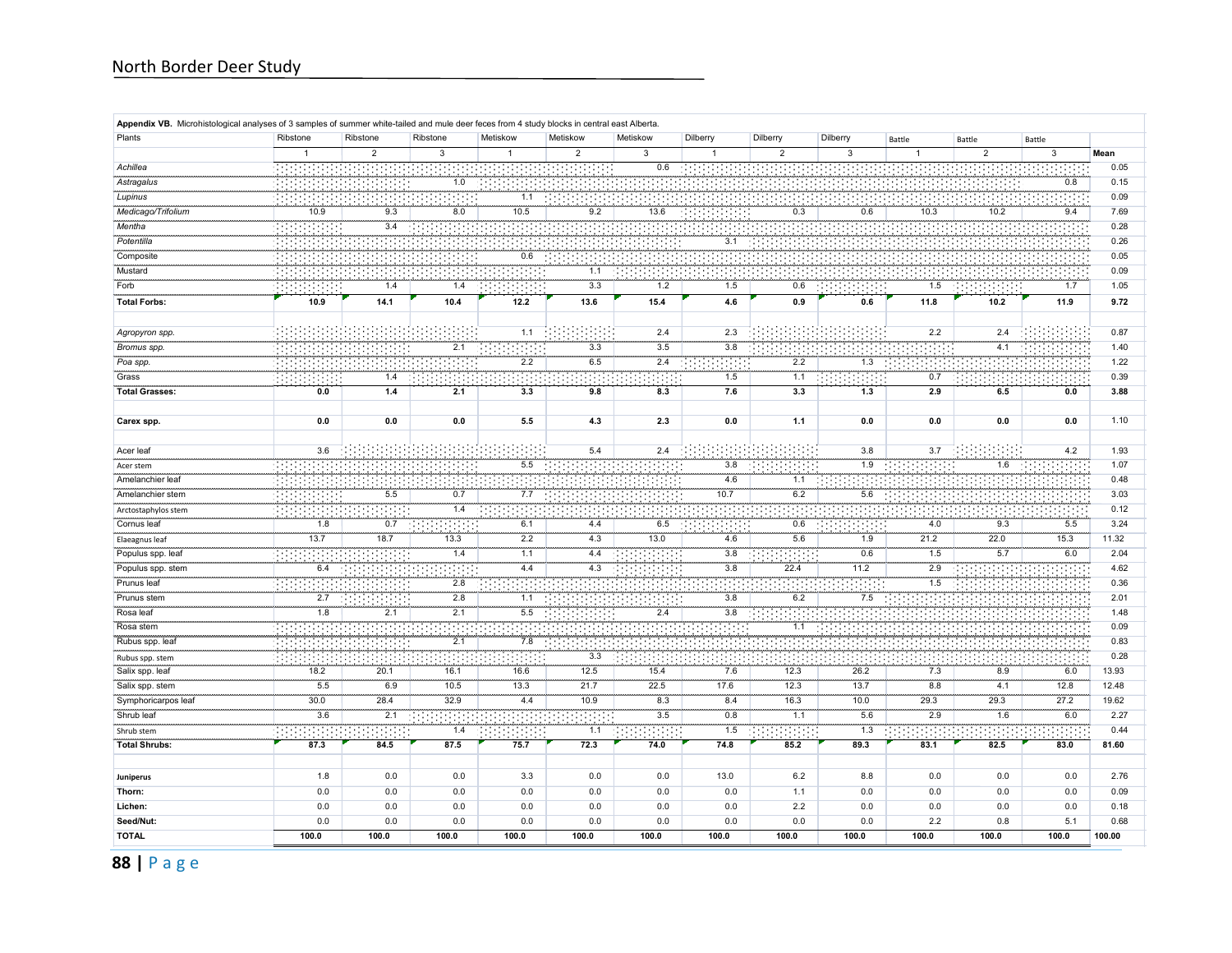| Appendix VI. Migration timing of VHF- and GPS-collared white-tailed deer in 2006-2009. Dates is |  |
|-------------------------------------------------------------------------------------------------|--|
| defined by day/month/year.                                                                      |  |

|         |            |             |             |     | <b>Spring Migration</b> |          | <b>Fall Migration</b>   |              |          |                         |
|---------|------------|-------------|-------------|-----|-------------------------|----------|-------------------------|--------------|----------|-------------------------|
|         | Collar     |             |             |     |                         |          |                         |              |          | $\sharp$                |
| Deer ID | type       | Species     | Sex         | Age | <b>Begin</b>            | End      | # Points                | <b>Begin</b> | End      | Points                  |
| D106011 | <b>VHF</b> | <b>WTDE</b> | $\mathsf F$ | A   | 28/03/06                | 13/04/06 | $\overline{2}$          | 17/11/06     | 17/01/07 | 12                      |
| D106011 | <b>VHF</b> | <b>WTDE</b> | F           | А   | 25/03/07                | 12/04/07 | $\overline{2}$          | 11/11/07     | 26/01/08 | 2                       |
| D106011 | <b>VHF</b> | <b>WTDE</b> | F           | А   | 25/03/08                | 10/04/08 | 2                       | 01/12/08     | 11/12/08 | 2                       |
| D106011 | <b>VHF</b> | <b>WTDE</b> | F           | А   | 21/03/09                | 10/04/09 | 3                       |              |          |                         |
| D107036 | <b>VHF</b> | <b>WTDE</b> | F           | Α   |                         |          |                         | 05/12/07     | 17/12/07 | 2                       |
| D107036 | <b>VHF</b> | <b>WTDE</b> | F           | Α   | 19/03/08                | 10/04/08 | 3                       | 09/12/08     | 07/01/09 |                         |
| D107036 | <b>VHF</b> | <b>WTDE</b> | F           | Α   | 21/03/09                | 06/04/09 | 3                       |              |          |                         |
| D107056 | <b>VHF</b> | <b>MUDE</b> | F           | Α   | 06/04/07                | 19/04/07 | $\overline{\mathbf{c}}$ | 28/11/07     | 28/11/07 | 1                       |
| D107056 | <b>VHF</b> | <b>MUDE</b> | F           | A   | 10/04/08                | 04/05/08 | 3                       |              |          |                         |
| D107087 | <b>VHF</b> | <b>WTDE</b> | F           | A   | 20/03/07                | 30/03/07 | 2                       | 22/11/07     | 03/12/07 | 2                       |
| D107087 | <b>VHF</b> | <b>WTDE</b> | F           | A   | 23/03/08                | 10/04/08 | $\overline{2}$          | 11/12/08     | 01/03/09 | 3                       |
| D107159 | <b>VHF</b> | <b>WTDE</b> | F           | Α   | 25/03/07                | 17/04/07 | 2                       | 06/01/08     | 26/01/08 | $\overline{\mathbf{c}}$ |
| D107159 | <b>VHF</b> | <b>WTDE</b> | F           | Α   | 09/04/08                | 16/04/08 | $\overline{2}$          | 07/01/09     | 01/03/09 | 3                       |
| D107159 | <b>VHF</b> | <b>WTDE</b> | F           | Α   | 06/04/09                | 18/04/09 | $\overline{2}$          |              |          |                         |
| D107161 | <b>VHF</b> | <b>WTDE</b> | F           | Α   | 29/03/07                | 17/04/07 | 2                       | 12/12/07     | 18/12/07 | 2                       |
| D107161 | <b>VHF</b> | <b>WTDE</b> | F           | Α   | 13/04/08                | 06/05/08 | 2                       | 05/12/08     | 19/12/08 | 3                       |
| D107161 | <b>VHF</b> | <b>WTDE</b> | F           | Α   | 06/04/09                | 10/04/09 | 2                       |              |          |                         |
| D107169 | <b>VHF</b> | <b>WTDE</b> | F           | Α   | 27/03/07                | 30/03/07 | 3                       | 06/01/08     | 31/01/08 | 2                       |
| D107169 | <b>VHF</b> | <b>WTDE</b> | F           | А   | 19/03/08                | 12/04/08 | $\overline{\mathbf{c}}$ | 16/12/08     | 23/01/09 | $\overline{2}$          |
| D107169 | <b>VHF</b> | <b>WTDE</b> | F           | А   | 21/03/09                | 06/04/09 | 2                       |              |          |                         |
| D107172 | <b>VHF</b> | <b>WTDE</b> | F           | Α   | 29/03/07                | 14/04/07 | $\overline{2}$          | 12/12/07     | 12/12/07 | 1                       |
| D107172 | <b>VHF</b> | <b>WTDE</b> | F           | Α   | 29/04/08                | 10/05/08 | 2                       | 19/12/08     | 24/01/09 | 3                       |
| D107172 | <b>VHF</b> | <b>WTDE</b> | F           | Α   | 20/04/09                | 14/05/09 | 2                       |              |          |                         |
| D107153 | <b>VHF</b> | <b>WTDE</b> | F           | A   | 29/03/07                | 17/04/07 | 3                       | 06/01/08     | 14/01/08 | 2                       |
| D107153 | <b>VHF</b> | <b>WTDE</b> | F           | A   | 02/04/08                | 13/04/08 | 2                       |              |          |                         |
| D307057 | <b>VHF</b> | <b>WTDE</b> | F           | A   | 30/03/07                | 15/04/07 | 2                       | 17/12/07     | 24/01/08 | 2                       |
| D307057 | <b>VHF</b> | <b>WTDE</b> | F           | A   | 19/03/08                | 24/04/08 | 2                       | 11/12/08     | 22/01/09 | $\overline{2}$          |
| D307057 | <b>VHF</b> | <b>WTDE</b> | F           | Α   | 05/04/09                | 14/04/09 | 2                       |              |          |                         |
| D307109 | <b>VHF</b> | <b>MUDE</b> | F           | Α   | 26/03/07                | 09/04/07 | $\overline{2}$          | 13/12/07     | 09/01/08 | 2                       |
| D307109 | <b>VHF</b> | <b>MUDE</b> | F           | Α   | 09/03/08                | 26/04/08 | 4                       | 17/01/09     | 05/02/09 |                         |
| D307109 | <b>VHF</b> | <b>MUDE</b> | F           | Α   | 23/03/09                | 14/04/09 | 2                       |              |          |                         |
| D307117 | <b>VHF</b> | <b>WTDE</b> | F           | Α   |                         |          |                         | 02/11/07     | 06/12/07 | 2                       |
| D307117 | <b>VHF</b> | <b>WTDE</b> | F           | A   | 20/06/08                | 29/06/08 | 2                       | 09/10/08     | 29/10/08 | 2                       |
| D307117 | <b>VHF</b> | <b>WTDE</b> | F           | А   | 09/07/09                | 05/09/09 | 4                       |              |          |                         |
| D307113 | <b>VHF</b> | <b>MUDE</b> | F           | A   | 26/03/07                | 15/04/07 | $\overline{\mathbf{c}}$ | 13/12/07     | 09/01/08 | $\overline{\mathbf{c}}$ |
| D307177 | <b>VHF</b> | <b>WTDE</b> | F           | A   | 18/04/07                | 03/05/07 | 2                       | 17/11/07     | 12/11/07 | 2                       |
| D307177 | <b>VHF</b> | <b>WTDE</b> | F           | А   | 05/05/08                | 02/06/08 | 2                       | 14/11/08     | 28/11/08 |                         |
| D308235 | <b>VHF</b> | <b>WTDE</b> | F           | А   | 03/04/08                | 13/04/08 | 2                       | 03/12/08     | 08/01/09 | 2                       |
| D308235 | <b>VHF</b> | <b>WTDE</b> | F           | А   | 15/03/09                | 15/05/09 | 2                       |              |          |                         |
| D308238 | <b>VHF</b> | <b>WTDE</b> | F           | А   | 07/04/08                | 02/07/08 | 2                       | 03/12/08     | 20/01/09 | 3                       |
| D308238 | <b>VHF</b> | <b>WTDE</b> | F           | Α   | 10/04/09                | 15/05/09 | 2                       |              |          |                         |
| D308243 | <b>VHF</b> | <b>MUDE</b> | F           | Α   | 19/05/08                | 27/05/08 | 2                       | 09/01/09     | 22/02/09 | 3                       |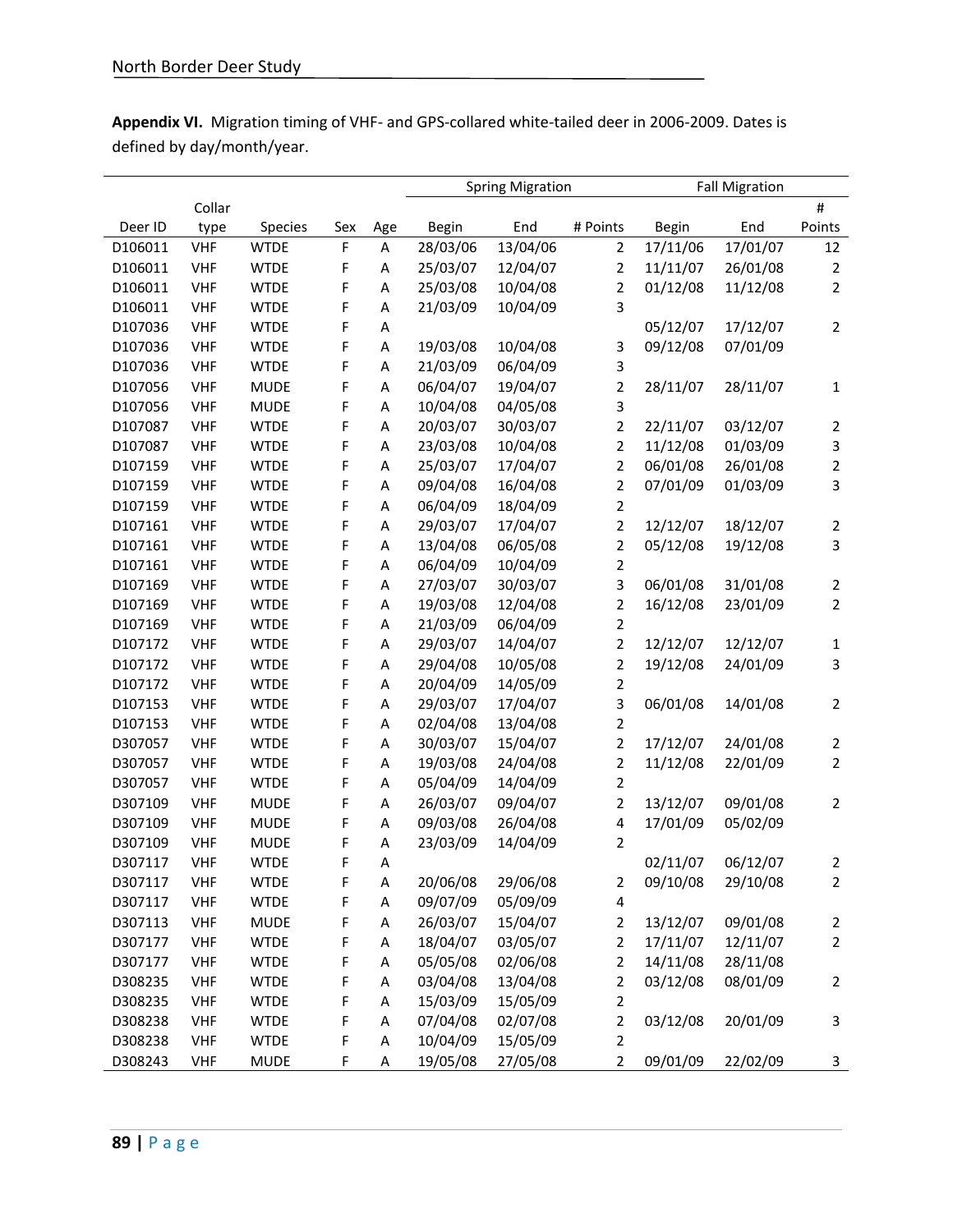|         |             |             |     |                           | <b>Spring Migration</b> |          | <b>Fall Migration</b>   |          |          |                |
|---------|-------------|-------------|-----|---------------------------|-------------------------|----------|-------------------------|----------|----------|----------------|
|         |             |             |     |                           |                         |          |                         |          |          | $\#$           |
| Deer ID | Collar type | Species     | Sex | Age                       | Begin                   | End      | # Points                | Begin    | End      | Points         |
| D308243 | <b>VHF</b>  | <b>MUDE</b> | F   | A                         | 20/03/09                | 14/04/09 | $\overline{2}$          |          |          |                |
| D308244 | <b>VHF</b>  | <b>MUDE</b> | F   | A                         | 09/04/08                | 04/05/08 | 3                       | 08/01/09 | 22/02/09 | 3              |
| D308244 | <b>VHF</b>  | <b>MUDE</b> | F   | A                         | 14/04/09                | 10/05/09 | $\mathbf 2$             |          |          |                |
| D407076 | <b>VHF</b>  | <b>MUDE</b> | F   | A                         | 26/03/07                | 09/04/07 | $\overline{c}$          | 13/12/07 | 09/01/08 | $\overline{2}$ |
| D407076 | <b>VHF</b>  | <b>MUDE</b> | F   | A                         | 09/04/08                | 25/04/08 | $\overline{2}$          |          |          |                |
| D407079 | <b>VHF</b>  | <b>WTDE</b> | F   | A                         | 12/04/07                | 06/06/07 | $\overline{\mathbf{4}}$ | 13/11/07 | 24/11/07 | 3              |
| D407079 | <b>VHF</b>  | <b>WTDE</b> | F   | A                         | 04/04/08                | 15/04/08 | $\mathbf 2$             | 30/11/08 | 08/12/08 | $\mathbf 2$    |
| D408233 | <b>VHF</b>  | <b>MUDE</b> | F   | A                         | 29/05/08                | 04/06/08 | 11                      | 02/12/08 | 12/12/08 | $\overline{2}$ |
| D408233 | <b>VHF</b>  | <b>MUDE</b> | F   | A                         | 24/03/09                | 16/05/09 | $\mathbf 2$             |          |          |                |
| D407184 | <b>VHF</b>  | <b>WTDE</b> | F   | A                         |                         |          |                         | 04/02/08 | 26/02/08 | 3              |
| D407184 | <b>VHF</b>  | <b>WTDE</b> | F   | $\overline{A}$            | 25/03/08                | 10/04/08 | $\overline{\mathbf{c}}$ | 12/12/08 | 16/01/09 | $\overline{2}$ |
| D407184 | <b>VHF</b>  | <b>WTDE</b> | F   | A                         | 21/03/09                | 16/05/09 | $\overline{c}$          |          |          |                |
| D308247 | GPS         | <b>MUDE</b> | F   | A                         | 10/04/08                | 11/04/08 | 16                      |          |          |                |
| D407139 | GPS         | <b>MUDE</b> | M   | A                         | 25/03/07                | 25/03/07 |                         |          |          |                |
| D407143 | GPS         | <b>MUDE</b> | F   | A                         | 11/04/07                | 13/04/07 |                         |          |          |                |
| D508219 | GPS         | <b>MUDE</b> | F   | Yr                        | 23/03/08                | 25/03/08 |                         |          |          |                |
| D508227 | GPS         | <b>MUDE</b> | F   | A                         | 14/05/08                | 14/05/08 |                         |          |          |                |
| D508216 | GPS         | <b>MUDE</b> | F   | A                         | 26/03/08                | 03/04/08 |                         |          |          |                |
| D408213 | GPS         | <b>MUDE</b> | F   | Yr                        | 15/04/08                | 15/04/08 |                         |          |          |                |
| D307136 | GPS         | <b>MUDE</b> | F   | A                         | 12/03/07                | 22/03/07 |                         |          |          |                |
| D107070 | GPS         | <b>WTDE</b> | F   | A                         | 25/03/07                | 27/03/07 |                         |          |          |                |
| D307038 | GPS         | <b>WTDE</b> | F   | A                         | 25/03/07                | 31/03/07 |                         |          |          |                |
| D307042 | GPS         | <b>WTDE</b> | F   | A                         |                         |          |                         | 13/12/06 | 16/12/06 |                |
| D307042 | GPS         | <b>WTDE</b> | F   | A                         | 14/04/07                | 17/04/07 |                         |          |          |                |
| D308263 | GPS         | <b>WTDE</b> | F   | A                         | 06/04/08                | 07/04/08 |                         |          |          |                |
| D107072 | GPS         | <b>WTDE</b> | F   | A                         |                         |          |                         | 22/01/07 | 22/01/07 |                |
| D107072 | GPS         | <b>WTDE</b> | F   | A                         | 19/03/07                | 24/03/07 |                         |          |          |                |
| D108269 | GPS         | <b>WTDE</b> | F   | A                         |                         |          |                         | 04/01/09 | 08/01/09 |                |
| D408271 | GPS         | <b>WTDE</b> | F   | Yr                        |                         |          |                         | 25/12/08 | 26/12/08 |                |
| D308265 | GPS         | <b>MUDE</b> | F   | $\boldsymbol{\mathsf{A}}$ | 10/04/08                | 10/04/08 |                         | 12/02/09 | 12/02/09 |                |
| D308265 | GPS         | <b>MUDE</b> | F   | A                         | 25/03/09                | 25/03/09 |                         |          |          |                |
| D309312 | GPS         | <b>MUDE</b> | F   | A                         | 03/04/09                | 04/04/09 |                         | 25/02/09 | 25/02/09 |                |
| D309314 | GPS         | <b>MUDE</b> | F   | A                         | 14/04/09                | 15/04/09 |                         | 25/02/09 | 25/02/09 |                |
| D509320 | GPS         | <b>WTDE</b> | F   | A                         | 04/04/09                | 05/04/09 |                         | 14/02/09 | 15/02/09 |                |
| D609304 | GPS         | <b>WTDE</b> | F   | Α                         | 23/03/09                | 26/03/09 |                         | 25/01/10 | 27/01/10 |                |
| D609305 | GPS         | <b>WTDE</b> | F   | Α                         | 08/04/09                | 09/04/09 |                         | 25/01/10 | 26/01/10 |                |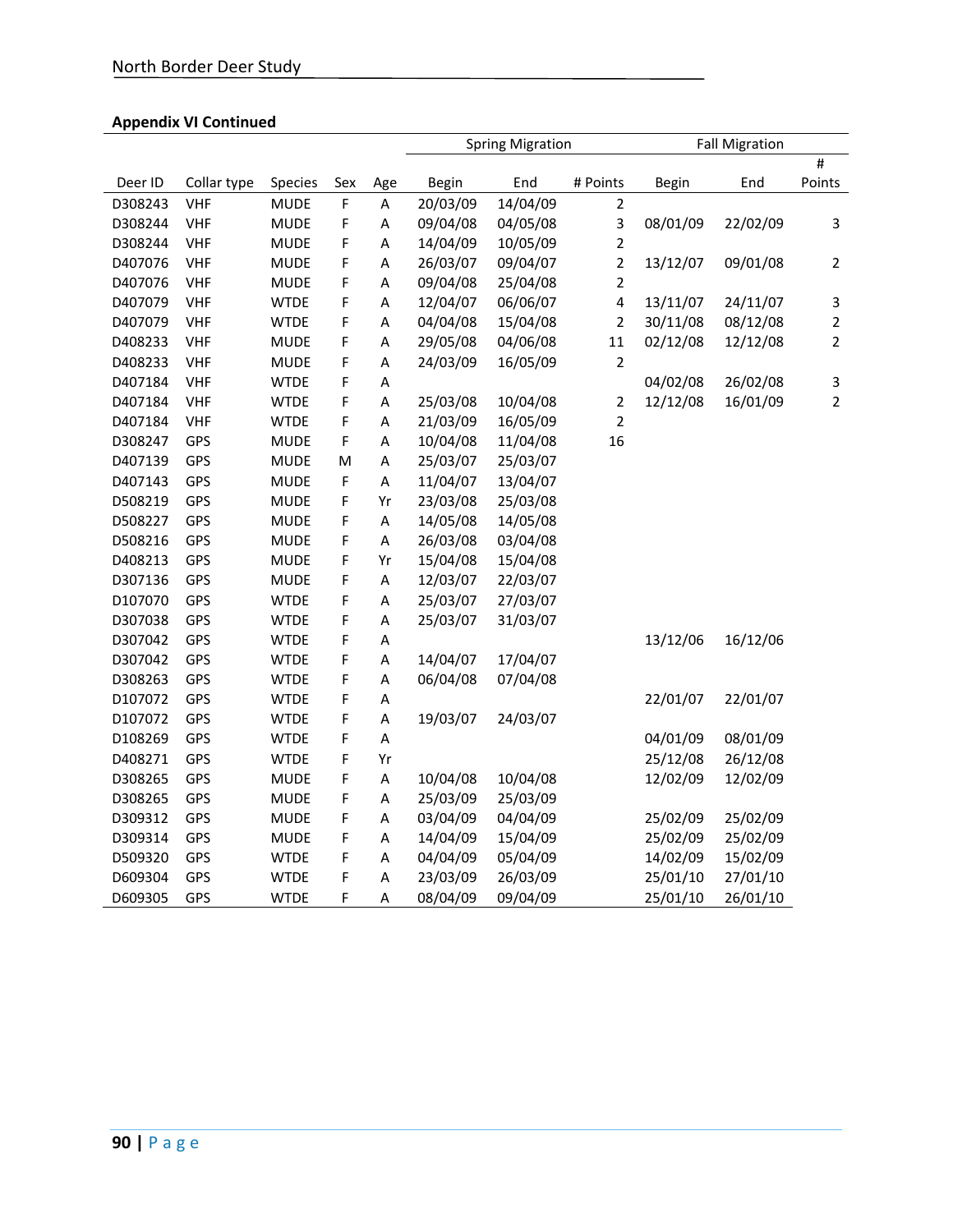## **Appendix VII.** Statistical output for differences in sizes of 95% home ranges of GPS- and VHF-collared deer in winter and summer of mule deer and white-tailed deer during 2006-2009. See text for details.

#### GPS-collared deer:

|                                 | Number of $obs =$<br>$Root MSE = 5.56237$ |   | 100           | $R$ -squared = $0.1844$<br>Adj $R$ -squared = | 0.1224       |
|---------------------------------|-------------------------------------------|---|---------------|-----------------------------------------------|--------------|
| Source                          | Partial SS df                             |   | МS            | $\mathbf{F}$<br>-------------                 | $Prob$ > $F$ |
| Model                           | 643.710179 7 91.958597                    |   |               | 2.97                                          | 0.0074       |
| season                          | 236.894165                                |   | 1 236.894165  | 7.66                                          | 0.0068       |
|                                 | species   25.3941892                      |   | 25.3941892    | 0.82                                          | 0.3673       |
| sex                             | 97.6853311                                |   | 97.6853311    | 3.16                                          | 0.0789       |
| sex*season                      | 56.3913164                                |   | 56.3913164    | 1.82                                          | 0.1803       |
| species*season   63.4916714     |                                           | 1 | 63.4916714    | 2.05                                          | 0.1554       |
| sex*season*species   13.8106575 |                                           |   | 2 6.90532873  | 0.22                                          | 0.8004       |
| Residual                        | 2846.47287                                |   | 92 30.9399225 |                                               |              |
|                                 | Total   3490.18305                        |   | 99 35.2543743 |                                               |              |

#### VHF-collared deer:

|                             | Number of $obs =$<br>Root MSE |                | 450<br>$= 6.7742$ | R-squared<br>Adj $R$ -squared = | 0.2321<br>$=$<br>0.2199 |
|-----------------------------|-------------------------------|----------------|-------------------|---------------------------------|-------------------------|
| Source                      | Partial SS                    | df             | MS                | F                               | $Prob$ > $F$            |
| Model                       | 6129.21418                    |                | 7 875.602026      | 19.08                           | 0.0000                  |
| season                      | 4939.1374                     |                | 4939.1374         | 107.63                          | 0.0000                  |
| species                     | 260.219088                    | $\mathbf{1}$   | 260.219088        | 5.67                            | 0.0177                  |
| sex                         | 404.150181                    |                | 404.150181        | 8.81                            | 0.0032                  |
| sex*season                  | 929.98115                     |                | 929.98115         | 20.27                           | 0.0000                  |
| species*season   336.498768 |                               |                | 336.498768        | 7.33                            | 0.0070                  |
| sex*season*species          | 499.086569                    | $\overline{2}$ | 249.543285        | 5.44                            | 0.0046                  |
| Residual                    | 20283.2906                    | 442            | 45.8897978        |                                 |                         |
| Total                       | 26412.5048                    | 449            | 58.8251778        |                                 |                         |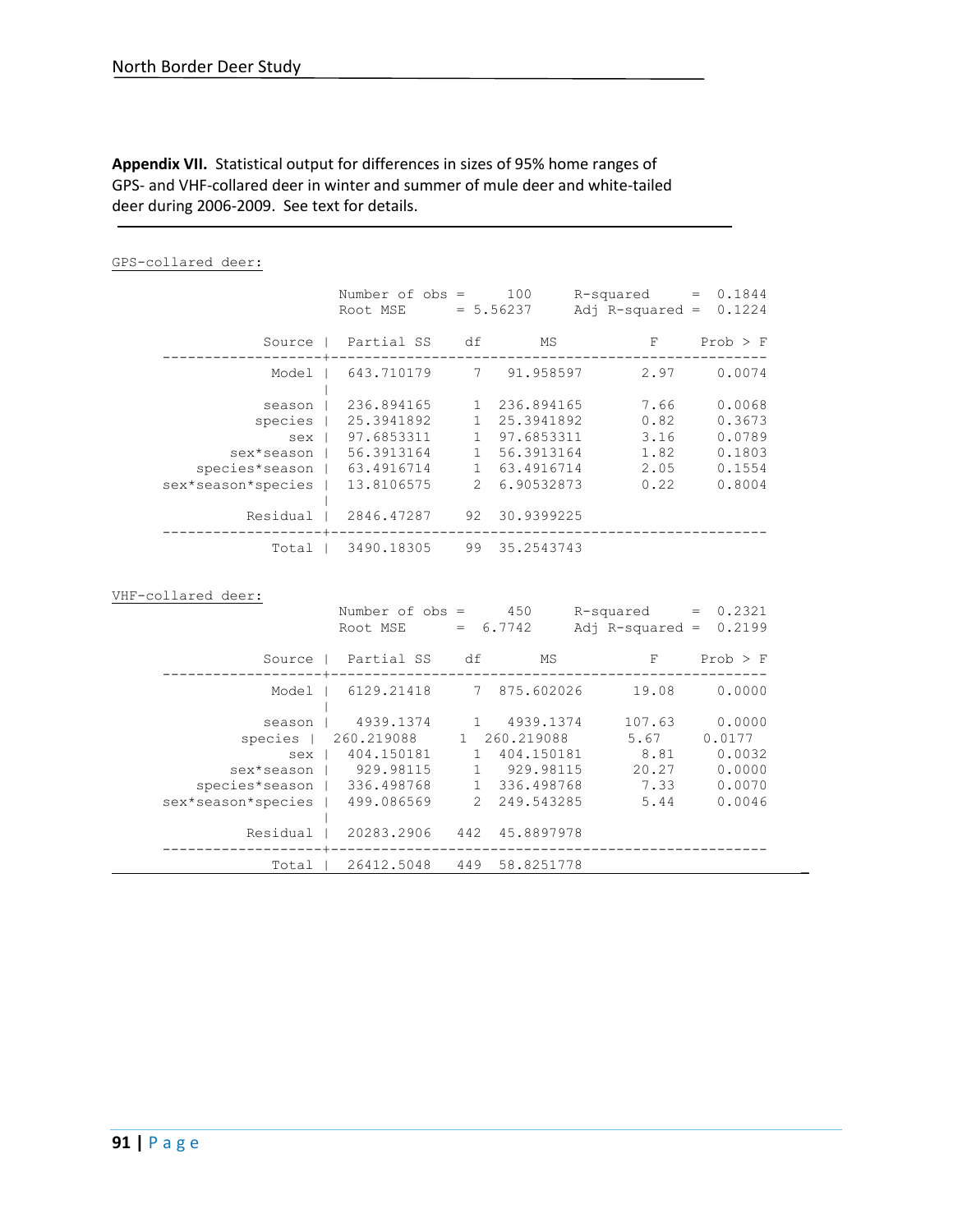Appendix VIII. P<sub>IDM</sub> model parameters for predicting the probability that a harvest deer in 2005-2010 in east-central Alberta and west-central Saskatchewan is CWD+. Parameter values (*B*), standard errors (SE), confidence intervals (CI) and standardized regression coefficients (SRC). For the species covariate mule deer is denoted by MUDE.

| Covariate                        | B           | <b>SE</b> | <b>CI</b>             | <b>SRC</b>  |
|----------------------------------|-------------|-----------|-----------------------|-------------|
| Null model:                      |             |           |                       |             |
|                                  |             |           |                       |             |
| Intercept                        | $-7.05$     | 0.70      | $-8.42, -5.67$        |             |
| Province $(AB = 1)$              | $-1.91$     | 0.26      | $-2.42, -1.40$        | $-0.21$     |
| Harvest (hunter = $1$ )          | $-1.33$     | 0.35      | $-2.02, -0.65$        | $-0.16$     |
| Time                             | 0.31        | 0.09      | 0.15, 0.48            | 0.12        |
| Species (MUDE = 1)               | 1.67        | 0.36      | 0.96, 2.39            | 0.24        |
| Sex (male = $1$ )                | 0.79        | 0.23      | 0.34, 1.24            | 0.12        |
|                                  |             |           |                       |             |
| Full model:                      |             |           |                       |             |
|                                  |             |           |                       |             |
| Intercept                        | $-5.21$     | 0.93      | $-7.03, -3.39$        |             |
| Agri <sub>12km</sub>             | 2.29        | 0.63      | 1.04, 3.53            | 0.000036    |
| Rugg <sub>12km</sub>             | $-0.21$     | 0.08      | $-0.37, -0.06$        | $-0.000082$ |
| Droad                            | 0.000557    | 0.000267  | 0.00003, 0.00108      | 0.000015    |
| Stream $_{3km}$                  | 0.000046    | 0.000116  | $-0.00018, 0.00027$   | 0.000005    |
| M <sub>Resistance</sub>          | $-1.16$     | 0.46      | $-2.06, -0.27$        | $-0.440000$ |
| Province $(AB = 1)$              | $-1.39$     | 0.44      | $-2.25, -0.54$        | $-0.000026$ |
| Harvest (hunter = $1$ )          | $-2.74$     | 0.65      | $-4.01, -1.47$        | $-0.000055$ |
| Time                             | 0.38        | 0.09      | 0.20, 0.56            | 0.000025    |
| Species (MUDE = $1$ )            | 1.58        | 0.37      | 0.85, 2.30            | 0.000038    |
| Sex (male $= 1$ )                | $-0.09$     | 0.38      | $-0.84, 0.65$         | $-0.000002$ |
| Rugg $_{12km}$ x Sex             | 0.06        | 0.03      | 0.01, 0.11            | 0.000023    |
| Agri <sub>12km</sub> x Droad     | $-0.00252$  | 0.008     | $-0.00412, -0.00093$  | $-0.000034$ |
| Rugg <sub>12km</sub> x Harvest   | 0.18        | 0.08      | 0.02, 0.33            | 0.000077    |
| Stream <sub>3km</sub> x Province | 0.000207    | 0.000114  | $-0.000017, 0.000431$ | 0.000020    |
| Droad x Province                 | $-0.000751$ | 0.000402  | $-0.00154, 0.000037$  | $-0.000020$ |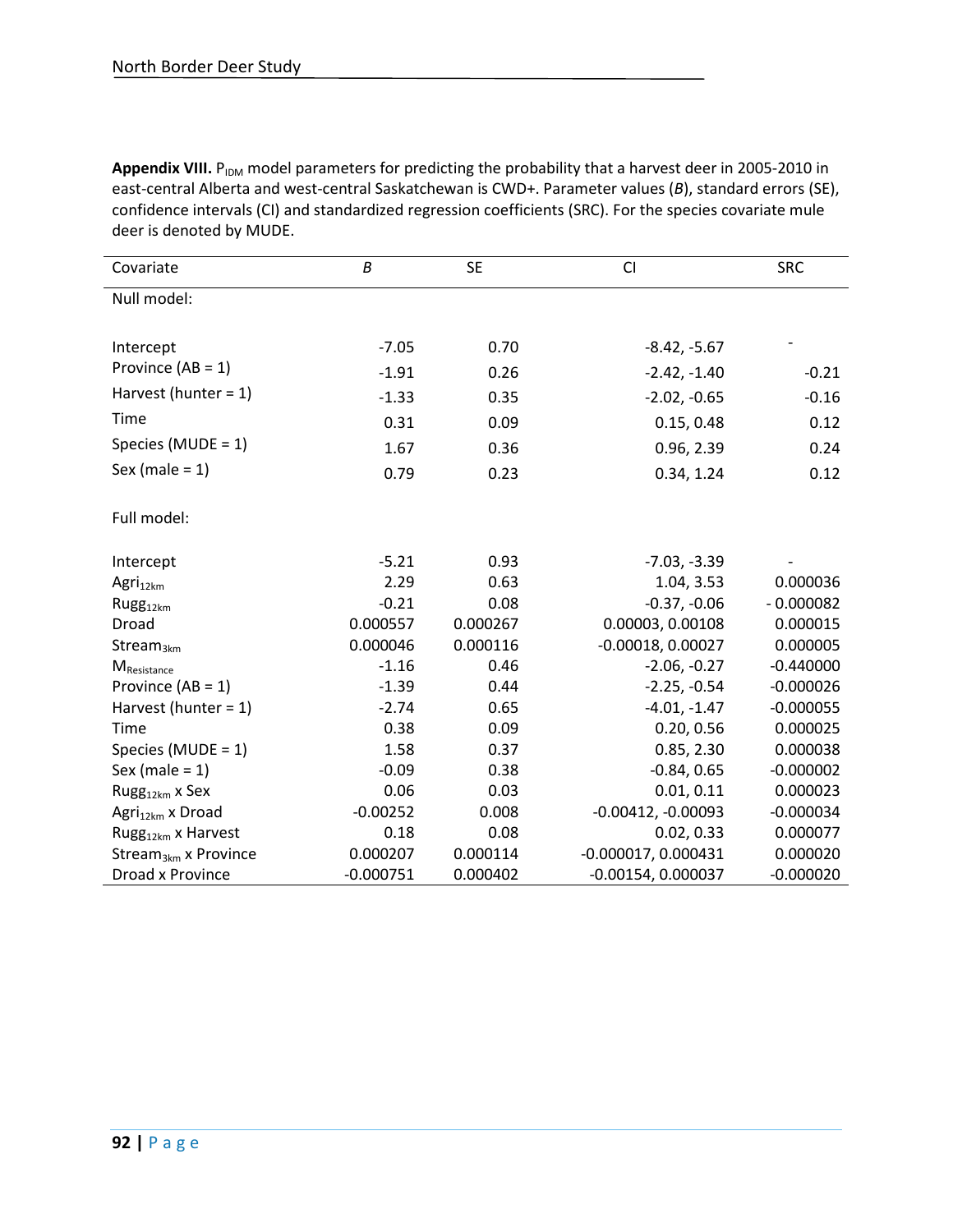Appendix IX. The percentage of 18km<sup>2</sup> hexagonal cells with ≥16 white-tailed deer or mule deer sampled by hunter-harvest and tested for CWD within WMUs which were mandatory and voluntary for deer head submissions. In 2010 and 2011 all WMUs had mandatory deer head submissions and none were voluntary.

| Year     | Mandatory | Voluntary |
|----------|-----------|-----------|
| 2006     | 3.82      | 0.19      |
| 2007     | 3.17      | 0.76      |
| 2008     | 2.09      | 0.61      |
| 2009     | 1.33      | 0.00      |
| 2010     | 0.84      |           |
| 2011     | 0.12      |           |
|          |           |           |
| Mean     | 1.89      | 0.39      |
| St. Dev. | 1.41      | 0.36      |